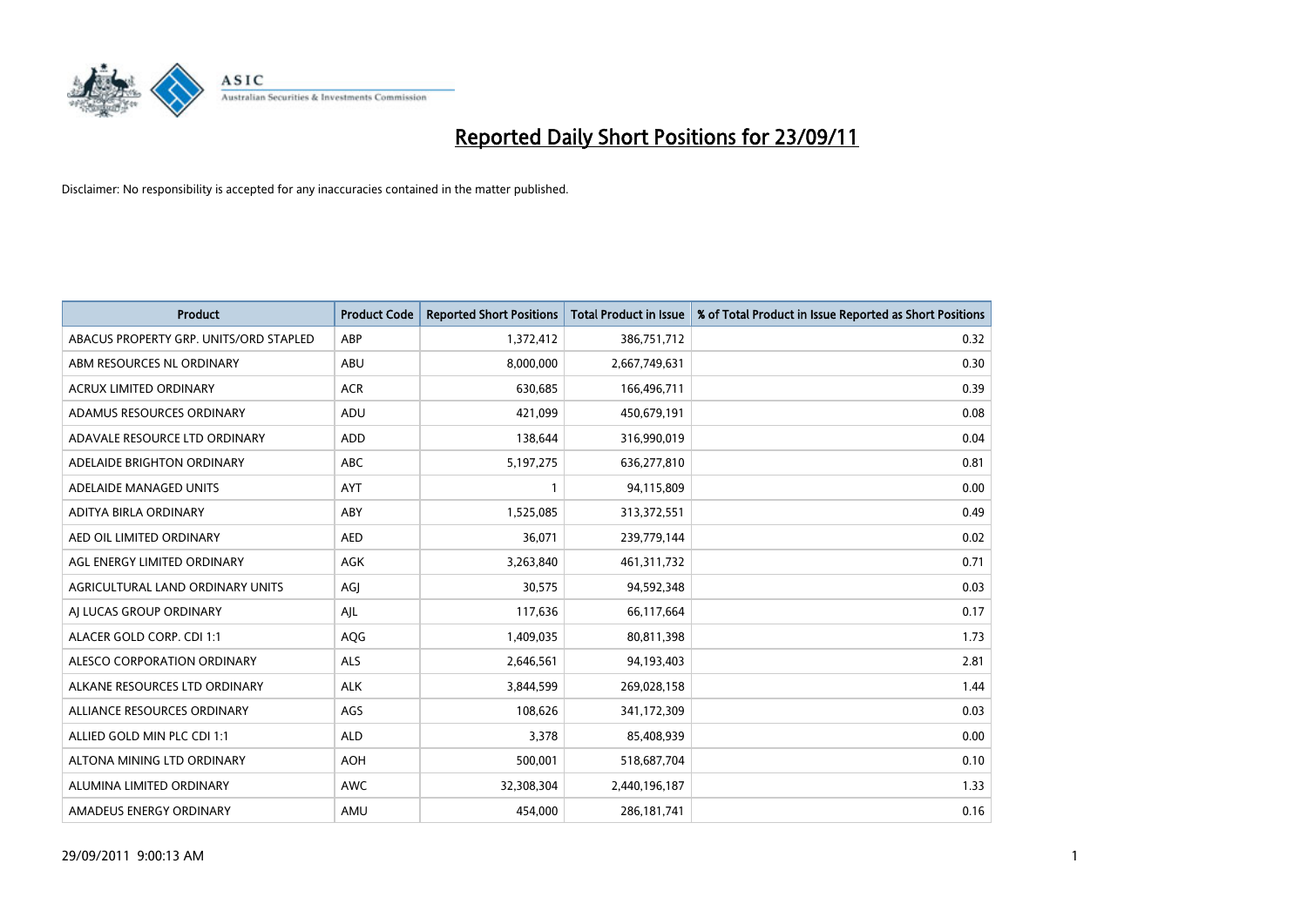

| <b>Product</b>                          | <b>Product Code</b> | <b>Reported Short Positions</b> | <b>Total Product in Issue</b> | % of Total Product in Issue Reported as Short Positions |
|-----------------------------------------|---------------------|---------------------------------|-------------------------------|---------------------------------------------------------|
| AMALGAMATED HOLDINGS ORDINARY           | <b>AHD</b>          | 1,504                           | 157,472,748                   | 0.00                                                    |
| AMCOR LIMITED ORDINARY                  | <b>AMC</b>          | 5,556,805                       | 1,227,572,318                 | 0.44                                                    |
| AMP LIMITED ORDINARY                    | AMP                 | 16,036,915                      | 2,811,693,913                 | 0.54                                                    |
| AMPELLA MINING ORDINARY                 | <b>AMX</b>          | 732,642                         | 204,985,108                   | 0.36                                                    |
| ANSELL LIMITED ORDINARY                 | <b>ANN</b>          | 2,542,723                       | 133,055,140                   | 1.88                                                    |
| ANZ BANKING GRP LTD ORDINARY            | ANZ                 | 11,449,254                      | 2,629,033,329                 | 0.42                                                    |
| APA GROUP STAPLED SECURITIES            | <b>APA</b>          | 6,440,988                       | 639,334,625                   | 0.99                                                    |
| APEX MINERALS NL ORDINARY               | <b>AXM</b>          | 885,146                         | 5,550,243,713                 | 0.02                                                    |
| APN EUROPEAN RETAIL UNITS STAPLED SEC.  | <b>AEZ</b>          | 11,832                          | 544,910,660                   | 0.00                                                    |
| APN NEWS & MEDIA ORDINARY               | <b>APN</b>          | 31,231,359                      | 618,568,292                   | 5.06                                                    |
| AQUARIUS PLATINUM. ORDINARY             | AQP                 | 6,365,992                       | 470,167,206                   | 1.35                                                    |
| AQUILA RESOURCES ORDINARY               | <b>AQA</b>          | 6,391,943                       | 374,368,499                   | 1.70                                                    |
| ARAFURA RESOURCE LTD ORDINARY           | <b>ARU</b>          | 8,102,776                       | 367,980,342                   | 2.18                                                    |
| ARB CORPORATION ORDINARY                | <b>ARP</b>          | 13,086                          | 72,481,302                    | 0.01                                                    |
| ARDENT LEISURE GROUP STAPLED SECURITIES | AAD                 | 765,589                         | 324, 167, 221                 | 0.24                                                    |
| ARISTOCRAT LEISURE ORDINARY             | ALL                 | 27,304,898                      | 536,480,307                   | 5.09                                                    |
| ASCIANO LIMITED ORDINARY                | <b>AIO</b>          | 15,599,104                      | 2,926,103,883                 | 0.54                                                    |
| ASG GROUP LIMITED ORDINARY              | <b>ASZ</b>          | 84,697                          | 169,117,796                   | 0.05                                                    |
| ASPEN GROUP ORD/UNITS STAPLED           | <b>APZ</b>          | 926,101                         | 584,985,037                   | 0.16                                                    |
| ASPIRE MINING LTD ORDINARY              | <b>AKM</b>          | 2,948,449                       | 540,594,556                   | 0.55                                                    |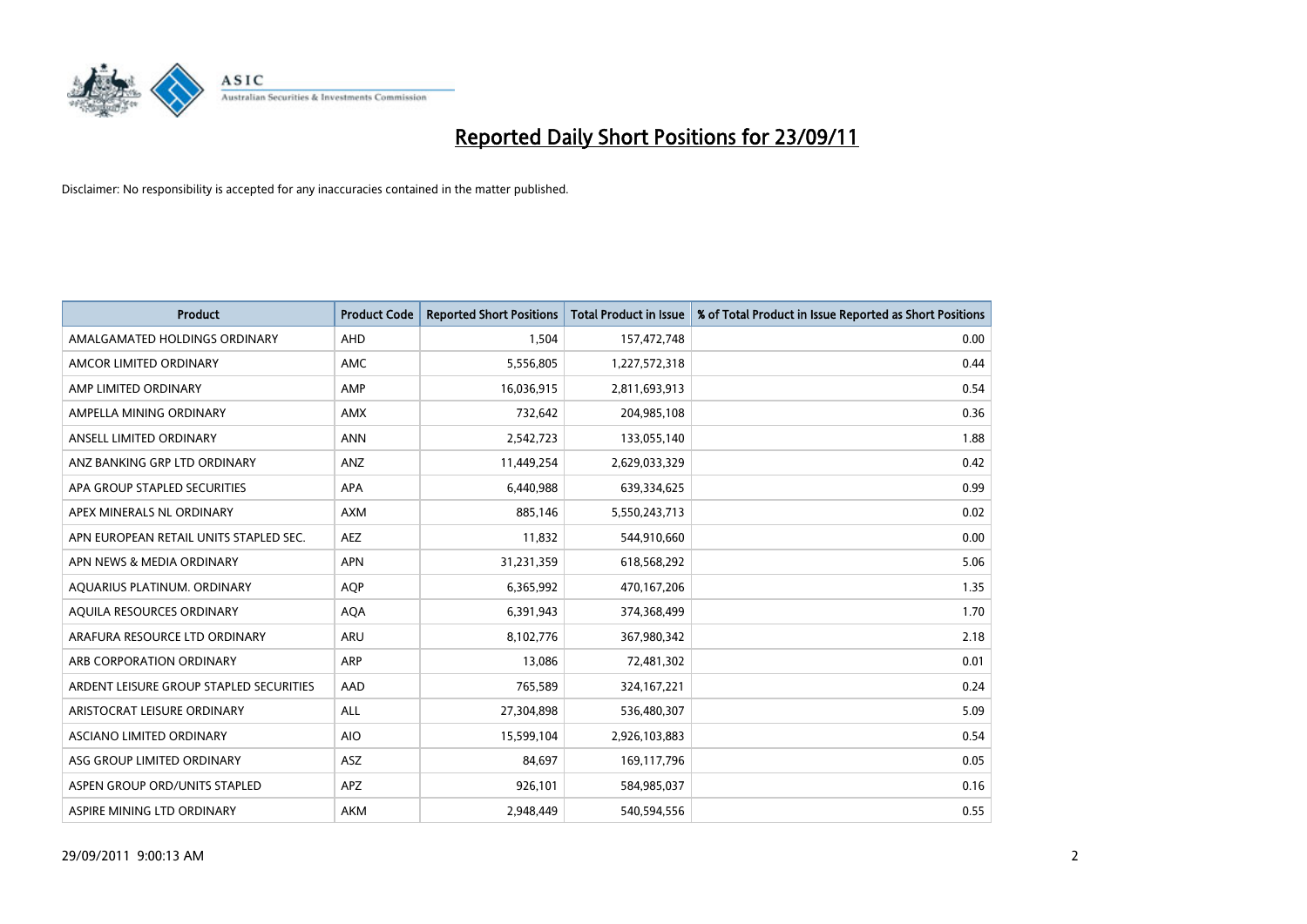

| <b>Product</b>                          | <b>Product Code</b> | <b>Reported Short Positions</b> | <b>Total Product in Issue</b> | % of Total Product in Issue Reported as Short Positions |
|-----------------------------------------|---------------------|---------------------------------|-------------------------------|---------------------------------------------------------|
| <b>ASTON RES LTD ORDINARY</b>           | <b>AZT</b>          | 1,642,021                       | 204,527,604                   | 0.80                                                    |
| ASTRO JAP PROP GROUP STAPLED SECURITIES | AJA                 | 28,020                          | 58,445,002                    | 0.05                                                    |
| ASX LIMITED ORDINARY                    | <b>ASX</b>          | 2,761,636                       | 175,136,729                   | 1.58                                                    |
| ATLANTIC LIMITED ORDINARY               | ATI                 | 51,573                          | 114,273,350                   | 0.05                                                    |
| ATLAS IRON LIMITED ORDINARY             | AGO                 | 9,310,839                       | 873,682,094                   | 1.11                                                    |
| AURORA OIL & GAS ORDINARY               | <b>AUT</b>          | 9,069,399                       | 411,155,343                   | 2.18                                                    |
| AUSDRILL LIMITED ORDINARY               | <b>ASL</b>          | 131,358                         | 301,685,848                   | 0.03                                                    |
| <b>AUSENCO LIMITED ORDINARY</b>         | AAX                 | 1,545,357                       | 122,987,022                   | 1.25                                                    |
| AUSGOLD LIMITED ORDINARY                | <b>AUC</b>          | 132,090                         | 85,018,812                    | 0.15                                                    |
| <b>AUSTAL LIMITED ORDINARY</b>          | ASB                 | 493,616                         | 188,069,638                   | 0.25                                                    |
| <b>AUSTAR UNITED ORDINARY</b>           | <b>AUN</b>          | 1,987,151                       | 1,271,505,737                 | 0.15                                                    |
| <b>AUSTBROKERS HOLDINGS ORDINARY</b>    | <b>AUB</b>          | 2                               | 55,419,436                    | 0.00                                                    |
| AUSTIN ENGINEERING ORDINARY             | ANG                 | 4,325                           | 72,014,403                    | 0.00                                                    |
| <b>AUSTRALAND ASSETS ASSETS</b>         | AAZPB               | 1,168                           | 2,750,000                     | 0.04                                                    |
| AUSTRALAND PROPERTY STAPLED SECURITY    | <b>ALZ</b>          | 577,442                         | 576,846,597                   | 0.09                                                    |
| AUSTRALIAN AGRICULT. ORDINARY           | AAC                 | 1,216,167                       | 312,892,824                   | 0.38                                                    |
| <b>AUSTRALIAN EDUCATION UNITS</b>       | <b>AEU</b>          | 625,000                         | 175,465,397                   | 0.36                                                    |
| AUSTRALIAN INFRASTR. UNITS/ORDINARY     | <b>AIX</b>          | 7,334,544                       | 620,733,944                   | 1.18                                                    |
| AUSTRALIAN MINES LTD ORDINARY           | <b>AUZ</b>          | 1,400,000                       | 636,910,317                   | 0.22                                                    |
| AUSTRALIAN PHARM. ORDINARY              | API                 | 643,444                         | 488,115,883                   | 0.13                                                    |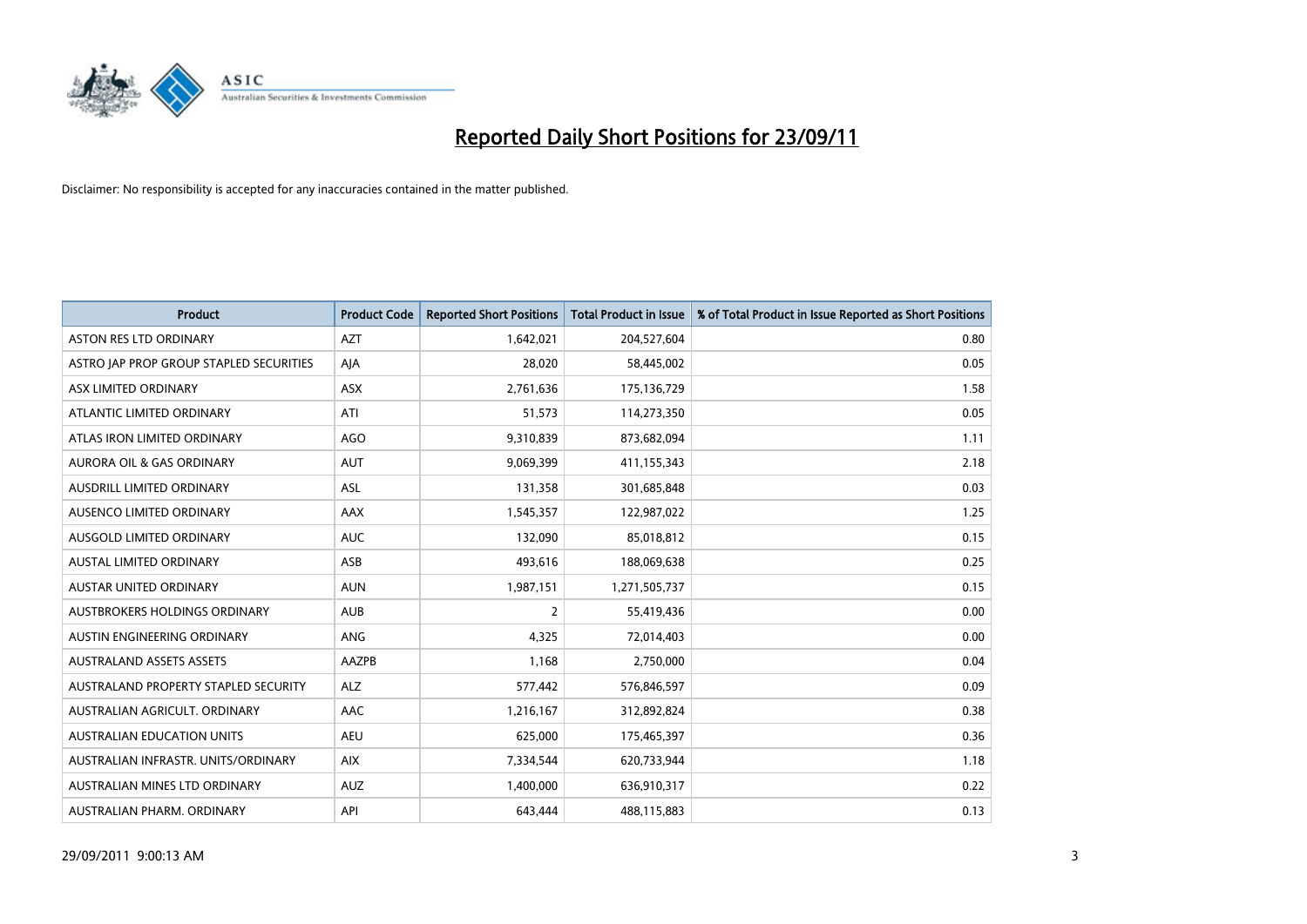

| <b>Product</b>                       | <b>Product Code</b> | <b>Reported Short Positions</b> | Total Product in Issue | % of Total Product in Issue Reported as Short Positions |
|--------------------------------------|---------------------|---------------------------------|------------------------|---------------------------------------------------------|
| <b>AUTOMOTIVE HOLDINGS ORDINARY</b>  | AHE                 | 1.439                           | 260,579,682            | 0.00                                                    |
| AVANCO RESOURCES LTD ORDINARY        | AVB                 | 1,130,527                       | 791,677,710            | 0.14                                                    |
| <b>AVEXA LIMITED ORDINARY</b>        | <b>AVX</b>          | 243,657                         | 847,688,779            | 0.03                                                    |
| AWE LIMITED ORDINARY                 | <b>AWE</b>          | 2,151,123                       | 521,871,941            | 0.40                                                    |
| AZUMAH RESOURCES ORDINARY            | <b>AZM</b>          | 281,319                         | 282,020,356            | 0.10                                                    |
| BANDANNA ENERGY ORDINARY             | <b>BND</b>          | 673,735                         | 528,081,199            | 0.12                                                    |
| BANK OF QUEENSLAND. ORDINARY         | <b>BOO</b>          | 10,565,759                      | 225,369,547            | 4.68                                                    |
| <b>BANNERMAN RESOURCES ORDINARY</b>  | <b>BMN</b>          | 133,708                         | 234,435,934            | 0.06                                                    |
| <b>BASE RES LIMITED ORDINARY</b>     | <b>BSE</b>          | 477.893                         | 460,440,029            | 0.10                                                    |
| <b>BATHURST RESOURCES ORDINARY</b>   | <b>BTU</b>          | 10,491,690                      | 688,247,997            | 1.52                                                    |
| <b>BAUXITE RESOURCE LTD ORDINARY</b> | <b>BAU</b>          | 111,797                         | 235,379,896            | 0.05                                                    |
| <b>BC IRON LIMITED ORDINARY</b>      | <b>BCI</b>          | 223,064                         | 94,881,000             | 0.24                                                    |
| BEACH ENERGY LIMITED ORDINARY        | <b>BPT</b>          | 2,727,911                       | 1,103,127,711          | 0.23                                                    |
| BEADELL RESOURCE LTD ORDINARY        | <b>BDR</b>          | 2,318,824                       | 657,906,946            | 0.34                                                    |
| BENDIGO AND ADELAIDE ORDINARY        | <b>BEN</b>          | 7,380,032                       | 360,412,014            | 2.03                                                    |
| BERKELEY RESOURCES ORDINARY          | <b>BKY</b>          | 603,349                         | 174,298,273            | 0.34                                                    |
| BETASHARES ASX RES ETF UNITS         | <b>ORE</b>          | 118,220                         | 4,519,665              | 2.62                                                    |
| <b>BHP BILLITON LIMITED ORDINARY</b> | <b>BHP</b>          | 39,191,413                      | 3,211,496,105          | 1.21                                                    |
| <b>BILLABONG ORDINARY</b>            | <b>BBG</b>          | 20,667,597                      | 254,037,587            | 8.09                                                    |
| <b>BIOTA HOLDINGS ORDINARY</b>       | <b>BTA</b>          | 2,019,208                       | 181,703,711            | 1.10                                                    |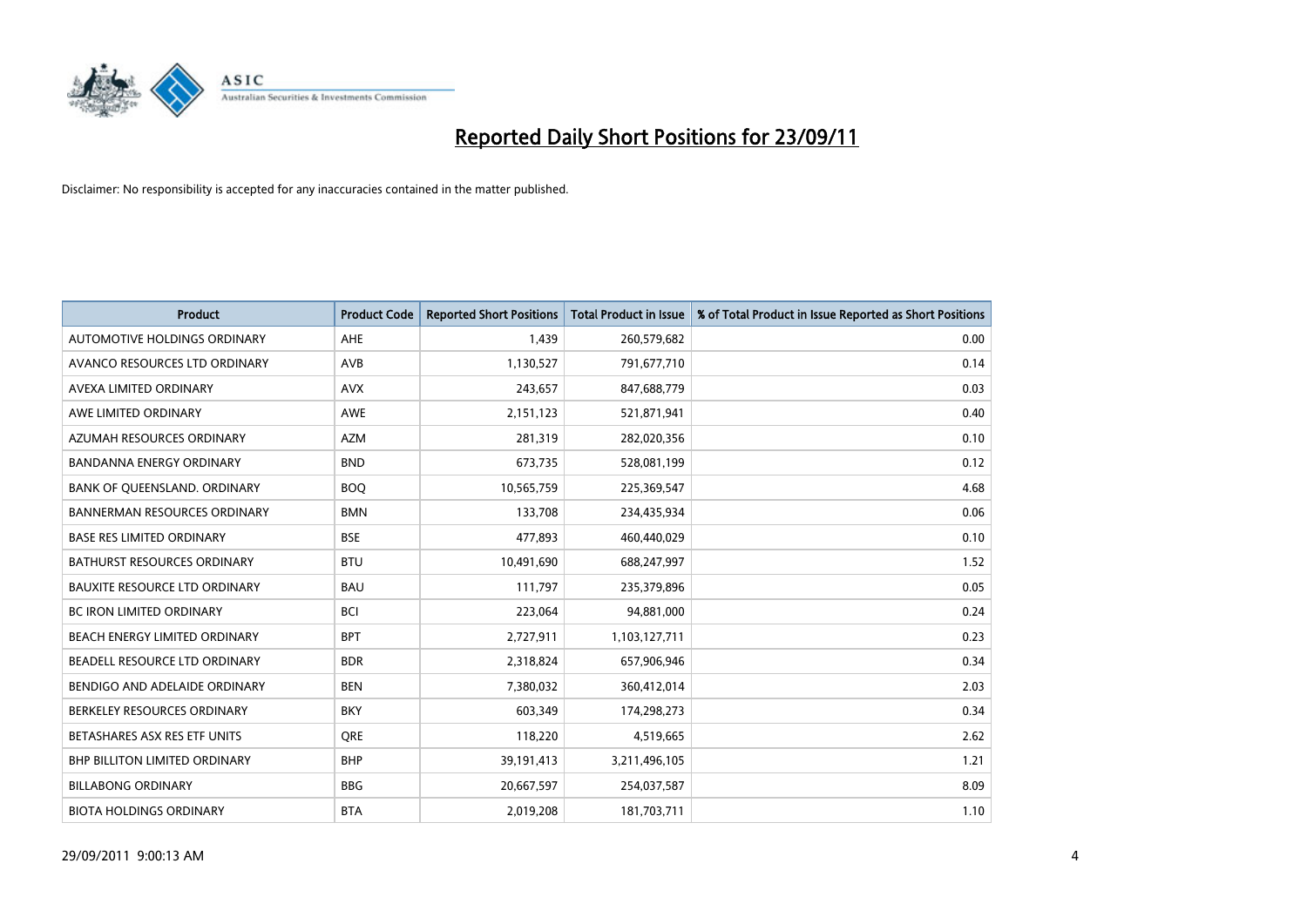

| <b>Product</b>                       | <b>Product Code</b> | <b>Reported Short Positions</b> | <b>Total Product in Issue</b> | % of Total Product in Issue Reported as Short Positions |
|--------------------------------------|---------------------|---------------------------------|-------------------------------|---------------------------------------------------------|
| <b>BISALLOY STEEL ORDINARY</b>       | <b>BIS</b>          | 84,480                          | 216,455,965                   | 0.04                                                    |
| BKI INVESTMENT LTD ORDINARY          | BKI                 | 508                             | 425,549,573                   | 0.00                                                    |
| <b>BLACKTHORN RESOURCES ORDINARY</b> | <b>BTR</b>          | 35,848                          | 122,918,000                   | 0.03                                                    |
| BLUESCOPE STEEL LTD ORDINARY         | <b>BSL</b>          | 81,738,573                      | 1,849,170,356                 | 4.40                                                    |
| <b>BOART LONGYEAR ORDINARY</b>       | <b>BLY</b>          | 9,128,613                       | 461,163,412                   | 1.99                                                    |
| <b>BOOM LOGISTICS ORDINARY</b>       | <b>BOL</b>          | 345,118                         | 465,011,147                   | 0.07                                                    |
| <b>BORAL LIMITED, ORDINARY</b>       | <b>BLD</b>          | 42,464,807                      | 729,925,990                   | 5.80                                                    |
| BOTSWANA METALS LTD ORDINARY         | <b>BML</b>          | 7,000                           | 143,717,013                   | 0.00                                                    |
| <b>BOW ENERGY LIMITED ORDINARY</b>   | <b>BOW</b>          | 3,596,852                       | 351,683,973                   | 1.01                                                    |
| <b>BRADKEN LIMITED ORDINARY</b>      | <b>BKN</b>          | 2,627,344                       | 166,448,631                   | 1.58                                                    |
| <b>BRAMBLES LIMITED ORDINARY</b>     | <b>BXB</b>          | 16,683,861                      | 1,480,242,364                 | 1.11                                                    |
| <b>BREVILLE GROUP LTD ORDINARY</b>   | <b>BRG</b>          | 3,150                           | 130,095,322                   | 0.00                                                    |
| BRICKWORKS LIMITED ORDINARY          | <b>BKW</b>          | 81,925                          | 147,567,333                   | 0.06                                                    |
| <b>BROCKMAN RESOURCES ORDINARY</b>   | <b>BRM</b>          | 60,546                          | 144,803,151                   | 0.04                                                    |
| BT INVESTMENT MNGMNT ORDINARY        | <b>BTT</b>          | 1,446,050                       | 267,906,977                   | 0.54                                                    |
| <b>BURU ENERGY ORDINARY</b>          | <b>BRU</b>          | 4,246,633                       | 210,240,549                   | 2.02                                                    |
| <b>BUXTON RESOURCES LTD ORDINARY</b> | <b>BUX</b>          | 43,500                          | 38,841,913                    | 0.11                                                    |
| <b>BWP TRUST ORDINARY UNITS</b>      | <b>BWP</b>          | 518,172                         | 520,012,793                   | 0.09                                                    |
| CABCHARGE AUSTRALIA ORDINARY         | CAB                 | 800,234                         | 120,437,014                   | 0.66                                                    |
| CALTEX AUSTRALIA ORDINARY            | <b>CTX</b>          | 7,664,074                       | 270,000,000                   | 2.84                                                    |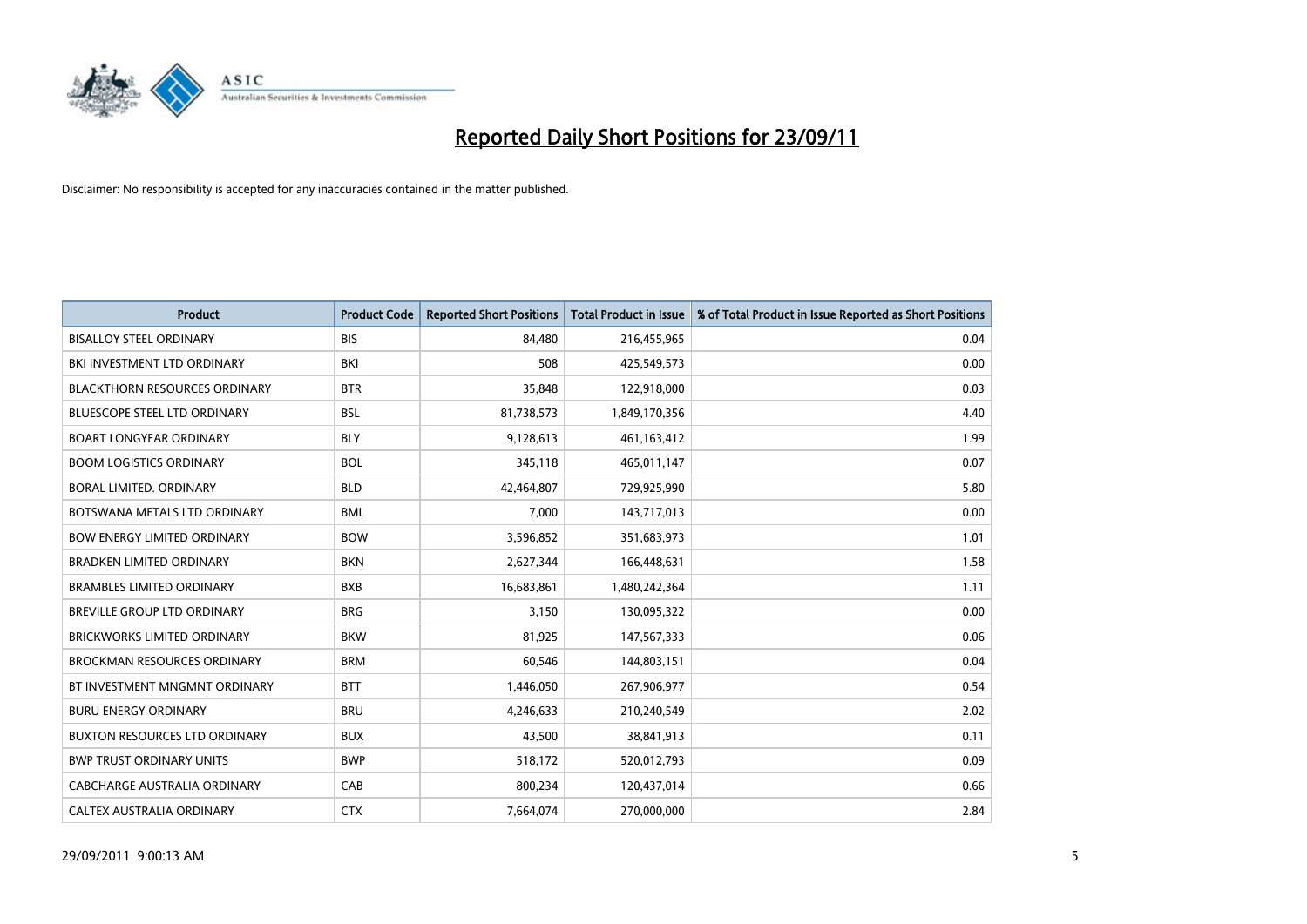

| <b>Product</b>                         | <b>Product Code</b> | <b>Reported Short Positions</b> | <b>Total Product in Issue</b> | % of Total Product in Issue Reported as Short Positions |
|----------------------------------------|---------------------|---------------------------------|-------------------------------|---------------------------------------------------------|
| <b>CAMPBELL BROTHERS ORDINARY</b>      | <b>CPB</b>          | 134,532                         | 67,503,411                    | 0.19                                                    |
| CAPE LAMBERT RES LTD ORDINARY          | <b>CFE</b>          | 1,091,028                       | 652,171,792                   | 0.17                                                    |
| CARABELLA RES LTD ORDINARY             | <b>CLR</b>          | 194,009                         | 96,548,204                    | 0.20                                                    |
| <b>CARBON ENERGY ORDINARY</b>          | <b>CNX</b>          | 969,092                         | 698,517,858                   | 0.13                                                    |
| <b>CARDNO LIMITED ORDINARY</b>         | CDD                 | 454                             | 109,988,824                   | 0.00                                                    |
| CARNARVON PETROLEUM ORDINARY           | <b>CVN</b>          | 2,618,464                       | 690,320,634                   | 0.37                                                    |
| <b>CARNEGIE WAVE ENERGY ORDINARY</b>   | <b>CWE</b>          | 83,000                          | 901,487,627                   | 0.01                                                    |
| CARPATHIAN RESOURCES ORDINARY          | <b>CPN</b>          | 75,000                          | 265,533,501                   | 0.03                                                    |
| CARPENTARIA EXP. LTD ORDINARY          | CAP                 | 9,777                           | 98,741,301                    | 0.01                                                    |
| CARSALES.COM LTD ORDINARY              | <b>CRZ</b>          | 18,578,618                      | 234,575,722                   | 7.91                                                    |
| CASH CONVERTERS ORDINARY               | CCV                 | 202,843                         | 379,761,025                   | 0.05                                                    |
| <b>CASPIAN OIL &amp; GAS ORDINARY</b>  | <b>CIG</b>          | 50,000                          | 1,331,500,513                 | 0.00                                                    |
| CATALPA RESOURCES ORDINARY             | CAH                 | 1,759,797                       | 178,299,049                   | 0.99                                                    |
| <b>CELLNET GROUP ORDINARY</b>          | <b>CLT</b>          | 1,342                           | 61,232,953                    | 0.00                                                    |
| CENTRAL PETROLEUM ORDINARY             | <b>CTP</b>          | 11,455                          | 1,073,304,842                 | 0.00                                                    |
| CENTRO PROPERTIES UNITS/ORD STAPLED    | <b>CNP</b>          | 2,537                           | 972,414,514                   | 0.00                                                    |
| CENTRO RETAIL GROUP STAPLED SECURITIES | <b>CER</b>          | 824,325                         | 2,286,399,424                 | 0.03                                                    |
| CERAMIC FUEL CELLS ORDINARY            | <b>CFU</b>          | 692,915                         | 1,201,353,566                 | 0.05                                                    |
| <b>CFS RETAIL PROPERTY UNITS</b>       | <b>CFX</b>          | 59,172,050                      | 2,839,591,911                 | 2.07                                                    |
| <b>CGA MINING LIMITED ORDINARY</b>     | <b>CGX</b>          | 79,022                          | 333,475,726                   | 0.02                                                    |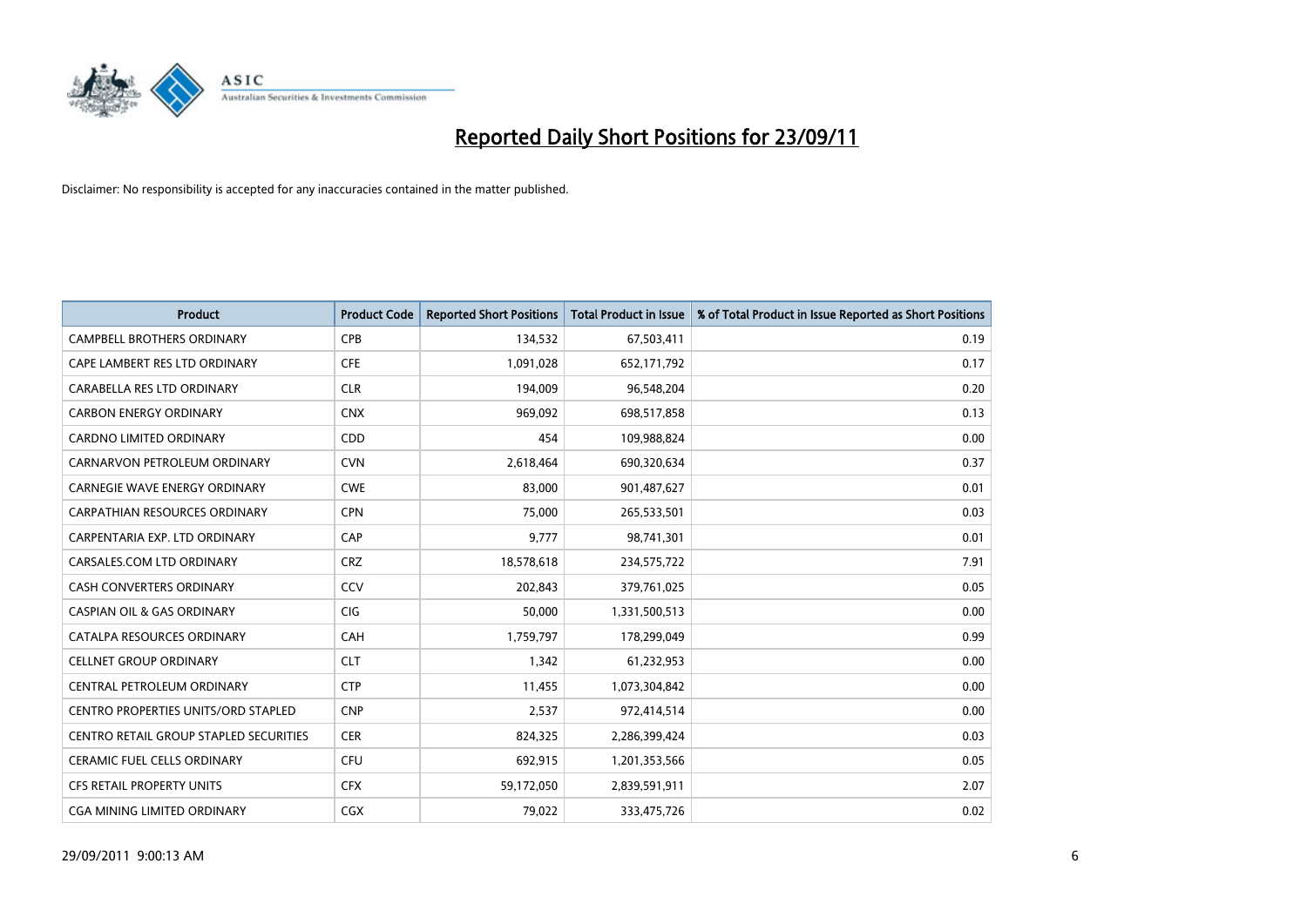

| <b>Product</b>                           | <b>Product Code</b> | <b>Reported Short Positions</b> | <b>Total Product in Issue</b> | % of Total Product in Issue Reported as Short Positions |
|------------------------------------------|---------------------|---------------------------------|-------------------------------|---------------------------------------------------------|
| <b>CHALICE GOLD MINES ORDINARY</b>       | <b>CHN</b>          | 200                             | 250,030,886                   | 0.00                                                    |
| <b>CHALLENGER DIV.PRO. STAPLED UNITS</b> | CDI                 | 99,502                          | 898,159,765                   | 0.01                                                    |
| <b>CHALLENGER INFRAST, STAPLED UNITS</b> | <b>CIF</b>          | 33,845                          | 316,223,785                   | 0.01                                                    |
| CHALLENGER LIMITED ORDINARY              | <b>CGF</b>          | 51,093,158                      | 493,707,490                   | 10.34                                                   |
| CHANDLER MACLEOD LTD ORDINARY            | <b>CMG</b>          | 11,970                          | 466,466,720                   | 0.00                                                    |
| CHARTER HALL GROUP STAPLED US PROHIBIT.  | <b>CHC</b>          | 799,429                         | 308,040,283                   | 0.26                                                    |
| CHARTER HALL OFFICE UNIT                 | COO                 | 5,739,278                       | 493,319,730                   | 1.16                                                    |
| <b>CHARTER HALL RETAIL UNITS</b>         | <b>COR</b>          | 587,602                         | 299,628,571                   | 0.18                                                    |
| CITIGOLD CORP LTD ORDINARY               | <b>CTO</b>          | 2,059,217                       | 1,105,078,301                 | 0.18                                                    |
| CLINUVEL PHARMACEUT, ORDINARY            | <b>CUV</b>          | 4,127                           | 30,394,206                    | 0.01                                                    |
| <b>CLOUGH LIMITED ORDINARY</b>           | <b>CLO</b>          | 540,574                         | 769,801,269                   | 0.07                                                    |
| CMA CORPORATION LTD ORDINARY             | <b>CMV</b>          | 10,000                          | 217,866,928                   | 0.00                                                    |
| <b>CO2 GROUP LIMITED ORDINARY</b>        | COZ                 | 489,500                         | 280,309,888                   | 0.17                                                    |
| <b>COAL &amp; ALLIED ORDINARY</b>        | <b>CNA</b>          | 1,468                           | 86,584,735                    | 0.00                                                    |
| COAL OF AFRICA LTD ORDINARY              | <b>CZA</b>          | 546,067                         | 531,639,661                   | 0.10                                                    |
| <b>COALSPUR MINES LTD ORDINARY</b>       | <b>CPL</b>          | 876,529                         | 579,768,744                   | 0.14                                                    |
| COBAR CONSOLIDATED ORDINARY              | CCU                 | 33,901                          | 175,313,488                   | 0.02                                                    |
| COCA-COLA AMATIL ORDINARY                | <b>CCL</b>          | 5,656,367                       | 758,281,096                   | 0.75                                                    |
| <b>COCHLEAR LIMITED ORDINARY</b>         | <b>COH</b>          | 2,618,667                       | 56,877,410                    | 4.60                                                    |
| COCKATOO COAL ORDINARY                   | <b>COK</b>          | 6,117,391                       | 1,016,196,908                 | 0.59                                                    |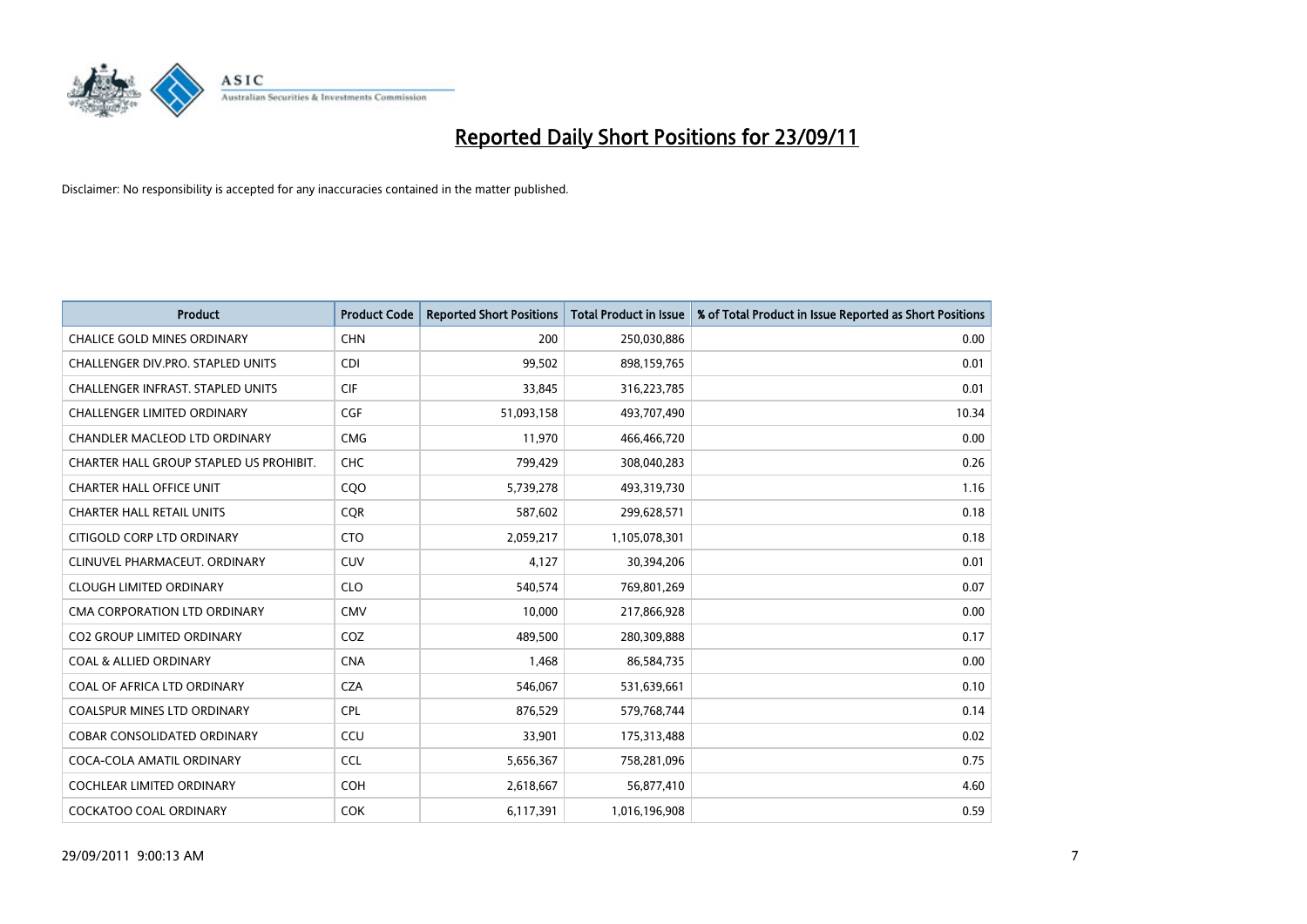

| <b>Product</b>                          | <b>Product Code</b> | <b>Reported Short Positions</b> | <b>Total Product in Issue</b> | % of Total Product in Issue Reported as Short Positions |
|-----------------------------------------|---------------------|---------------------------------|-------------------------------|---------------------------------------------------------|
| COFFEY INTERNATIONAL ORDINARY           | <b>COF</b>          | 580,977                         | 134,066,081                   | 0.43                                                    |
| <b>COKAL LTD ORDINARY</b>               | <b>CKA</b>          | 808,949                         | 131,100,735                   | 0.62                                                    |
| COMMONWEALTH BANK, ORDINARY             | <b>CBA</b>          | 33,733,710                      | 1,558,713,344                 | 2.12                                                    |
| COMMONWEALTH PROP ORDINARY UNITS        | <b>CPA</b>          | 36,732,337                      | 2,458,123,552                 | 1.50                                                    |
| <b>COMPASS RESOURCES ORDINARY</b>       | <b>CMR</b>          | 160,952                         | 147,402,920                   | 0.11                                                    |
| <b>COMPUTERSHARE LTD ORDINARY</b>       | CPU                 | 5,955,548                       | 555,664,059                   | 1.07                                                    |
| <b>CONNECTEAST GROUP STAPLED</b>        | <b>CEU</b>          | 1,482,653                       | 3,940,145,951                 | 0.04                                                    |
| CONQUEST MINING ORDINARY                | CQT                 | 148,867                         | 583,241,478                   | 0.02                                                    |
| CONSOLIDATED MEDIA. ORDINARY            | <b>CMI</b>          | 1,327,557                       | 561,834,996                   | 0.24                                                    |
| CONTANGO MICROCAP ORDINARY              | <b>CTN</b>          | 7,500                           | 146,423,793                   | 0.01                                                    |
| COOPER ENERGY LTD ORDINARY              | <b>COE</b>          | 89,539                          | 292,576,001                   | 0.03                                                    |
| <b>COPPER STRIKE LTD ORDINARY</b>       | <b>CSE</b>          | 714                             | 129,455,571                   | 0.00                                                    |
| <b>CORDLIFE LIMITED ORDINARY</b>        | CBB                 |                                 | 150,887,354                   | 0.00                                                    |
| <b>COUNT FINANCIAL ORDINARY</b>         | COU                 | 428,808                         | 262,282,684                   | 0.16                                                    |
| <b>CREDIT CORP GROUP ORDINARY</b>       | <b>CCP</b>          | 6,220                           | 45,210,752                    | 0.00                                                    |
| <b>CROMWELL PROP STAPLED SECURITIES</b> | <b>CMW</b>          | 90,351                          | 966,845,859                   | 0.01                                                    |
| <b>CROWN LIMITED ORDINARY</b>           | <b>CWN</b>          | 1,244,662                       | 755,251,983                   | 0.15                                                    |
| <b>CSG LIMITED ORDINARY</b>             | CSV                 | 865,737                         | 282,567,499                   | 0.31                                                    |
| <b>CSL LIMITED ORDINARY</b>             | <b>CSL</b>          | 6,861,093                       | 524,996,929                   | 1.27                                                    |
| <b>CSR LIMITED ORDINARY</b>             | <b>CSR</b>          | 24,331,807                      | 506.000.315                   | 4.80                                                    |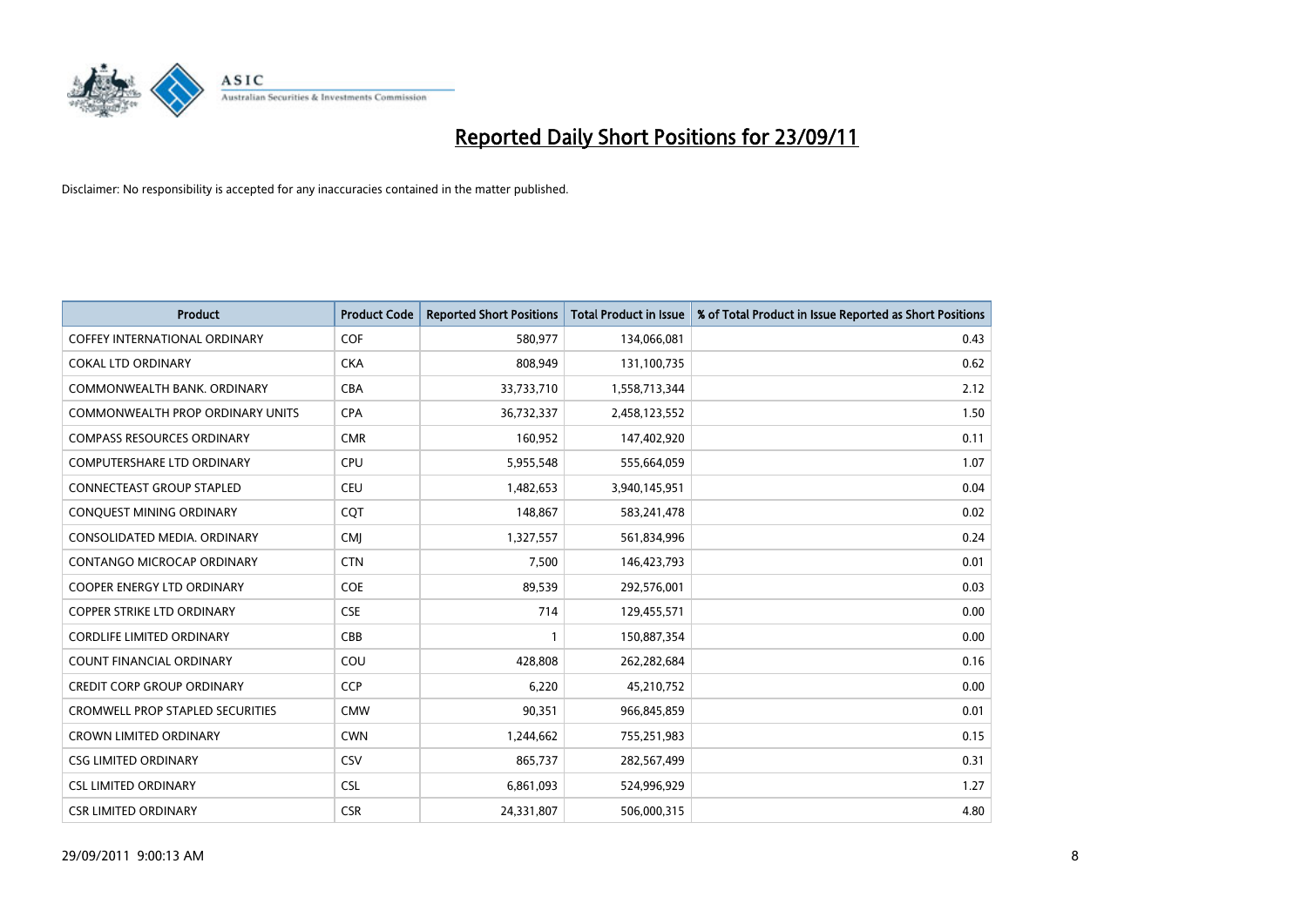

| <b>Product</b>                       | <b>Product Code</b> | <b>Reported Short Positions</b> | <b>Total Product in Issue</b> | % of Total Product in Issue Reported as Short Positions |
|--------------------------------------|---------------------|---------------------------------|-------------------------------|---------------------------------------------------------|
| <b>CUDECO LIMITED ORDINARY</b>       | CDU                 | 1,782,323                       | 138,649,865                   | 1.28                                                    |
| DART ENERGY LTD ORDINARY             | <b>DTE</b>          | 5,416,755                       | 720,875,002                   | 0.76                                                    |
| DAVID JONES LIMITED ORDINARY         | <b>DJS</b>          | 53,976,304                      | 520,751,395                   | 10.37                                                   |
| <b>DECMIL GROUP LIMITED ORDINARY</b> | <b>DCG</b>          | 125,352                         | 124,269,568                   | 0.09                                                    |
| DEEP YELLOW LIMITED ORDINARY         | <b>DYL</b>          | 15,876                          | 1,128,506,403                 | 0.00                                                    |
| DEVINE LIMITED ORDINARY              | <b>DVN</b>          | 1,800                           | 634,918,223                   | 0.00                                                    |
| DEXUS PROPERTY GROUP STAPLED UNITS   | <b>DXS</b>          | 5,555,637                       | 4,839,024,176                 | 0.10                                                    |
| DISCOVERY METALS LTD ORDINARY        | <b>DML</b>          | 7,751,030                       | 439,128,231                   | 1.76                                                    |
| DOMINO PIZZA ENTERPR ORDINARY        | <b>DMP</b>          | 233,776                         | 69,024,674                    | 0.34                                                    |
| DOWNER EDI LIMITED ORDINARY          | <b>DOW</b>          | 6,446,505                       | 429,100,296                   | 1.49                                                    |
| DRAGON MINING LTD ORDINARY           | <b>DRA</b>          | 609                             | 75,170,613                    | 0.00                                                    |
| DRILLSEARCH ENERGY ORDINARY          | <b>DLS</b>          | 61,802                          | 305,176,742                   | 0.02                                                    |
| DUET GROUP STAPLED US PROHIBIT.      | <b>DUE</b>          | 6,769,396                       | 1,091,628,341                 | 0.62                                                    |
| DULUXGROUP LIMITED ORDINARY          | <b>DLX</b>          | 11,556,579                      | 367,456,259                   | 3.16                                                    |
| <b>EASTERN STAR GAS ORDINARY</b>     | <b>ESG</b>          | 30,793,096                      | 992,317,041                   | 3.09                                                    |
| ECHO ENTERTAINMENT ORDINARY          | <b>EGP</b>          | 1,275,679                       | 688,019,737                   | 0.18                                                    |
| ELDERS LIMITED ORDINARY              | <b>ELD</b>          | 18,556,744                      | 448,598,480                   | 4.13                                                    |
| ELDORADO GOLD CORP CDI 1:1           | EAU                 | 16,392                          | 11,658,431                    | 0.15                                                    |
| ELEMENTAL MINERALS ORDINARY          | <b>ELM</b>          | 407,211                         | 222,281,109                   | 0.18                                                    |
| ELEMENTOS LIMITED ORDINARY           | <b>ELT</b>          | 16                              | 77,068,979                    | 0.00                                                    |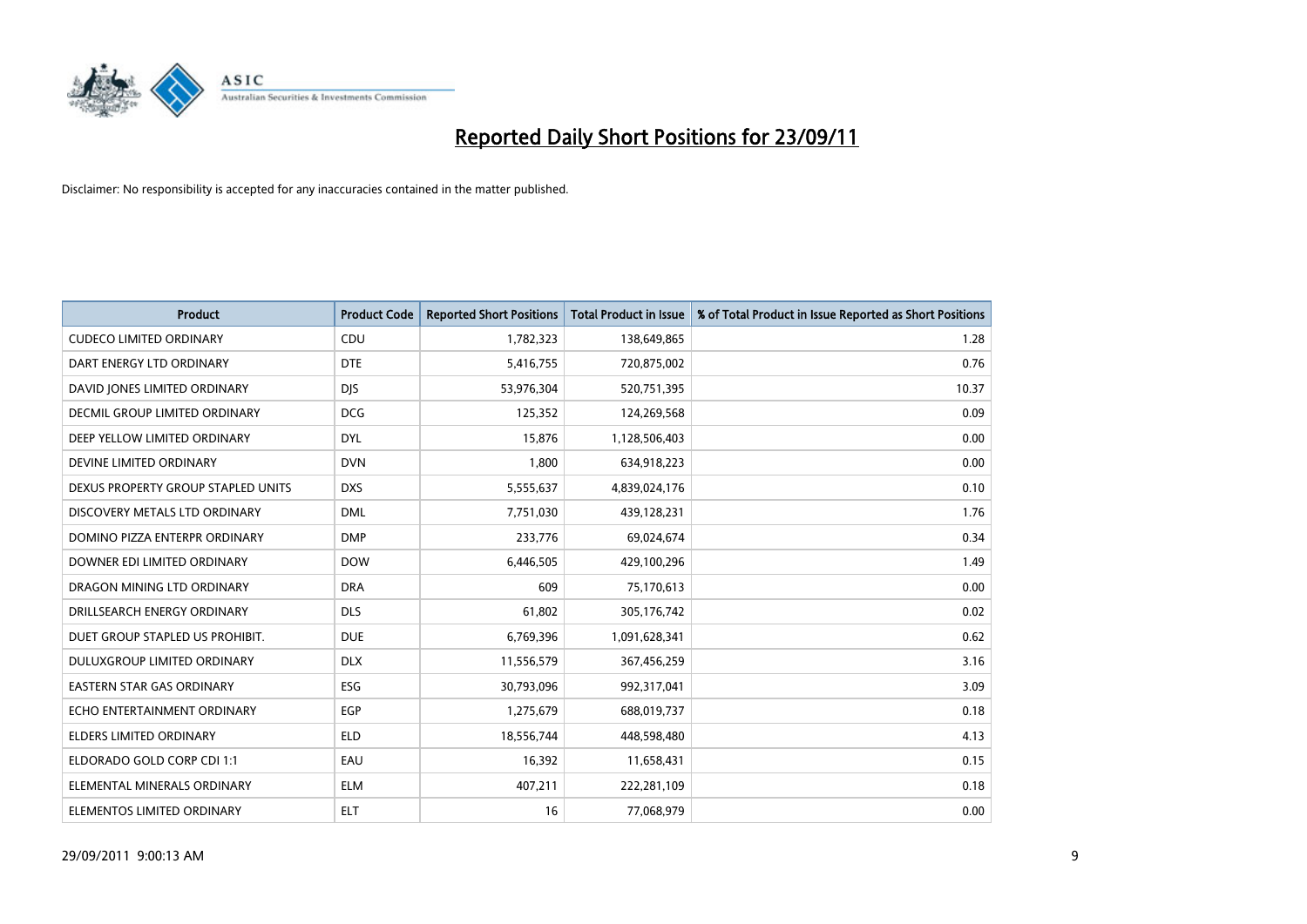

| <b>Product</b>                        | <b>Product Code</b> | <b>Reported Short Positions</b> | <b>Total Product in Issue</b> | % of Total Product in Issue Reported as Short Positions |
|---------------------------------------|---------------------|---------------------------------|-------------------------------|---------------------------------------------------------|
| ELIXIR PETROLEUM LTD ORDINARY         | <b>EXR</b>          | 324,400                         | 188,988,472                   | 0.17                                                    |
| <b>EMECO HOLDINGS ORDINARY</b>        | <b>EHL</b>          | 1,733,587                       | 631,237,586                   | 0.28                                                    |
| <b>ENERGY RESOURCES ORDINARY 'A'</b>  | <b>ERA</b>          | 5,579,874                       | 190,737,934                   | 2.93                                                    |
| ENERGY WORLD CORPOR. ORDINARY         | <b>EWC</b>          | 23,245,663                      | 1,734,166,672                 | 1.35                                                    |
| <b>ENTEK ENERGY LTD ORDINARY</b>      | ETE                 | 489,903                         | 510,657,387                   | 0.10                                                    |
| <b>ENTELLECT LIMITED ORDINARY</b>     | <b>ESN</b>          | 464,050                         | 985,337,932                   | 0.05                                                    |
| ENVESTRA LIMITED ORDINARY             | <b>ENV</b>          | 1,436,974                       | 1,468,560,201                 | 0.09                                                    |
| EXTRACT RESOURCES ORDINARY            | <b>EXT</b>          | 491,333                         | 251,159,163                   | 0.17                                                    |
| FAIRFAX MEDIA LTD ORDINARY            | <b>FXI</b>          | 318,048,887                     | 2,351,955,725                 | 13.52                                                   |
| <b>FAR LTD ORDINARY</b>               | <b>FAR</b>          | 21,000,000                      | 1,245,401,164                 | 1.69                                                    |
| FERRAUS LIMITED ORDINARY              | <b>FRS</b>          | 370                             | 408,884,504                   | 0.00                                                    |
| FISHER & PAYKEL APP. ORDINARY         | <b>FPA</b>          | 18,298                          | 724,235,162                   | 0.00                                                    |
| FKP PROPERTY GROUP STAPLED SECURITIES | <b>FKP</b>          | 27,533,296                      | 1,185,077,223                 | 2.32                                                    |
| FLEETWOOD CORP ORDINARY               | <b>FWD</b>          | 391,663                         | 58,122,158                    | 0.67                                                    |
| FLETCHER BUILDING ORDINARY            | <b>FBU</b>          | 8,782,505                       | 678,573,570                   | 1.28                                                    |
| FLEXIGROUP LIMITED ORDINARY           | <b>FXL</b>          | 72,733                          | 277,862,586                   | 0.02                                                    |
| FLIGHT CENTRE ORDINARY                | <b>FLT</b>          | 4,835,691                       | 99,974,920                    | 4.83                                                    |
| FLINDERS MINES LTD ORDINARY           | <b>FMS</b>          | 21,640,268                      | 1,821,039,571                 | 1.18                                                    |
| <b>FOCUS MINERALS LTD ORDINARY</b>    | <b>FML</b>          | 8,225,855                       | 4,263,534,602                 | 0.19                                                    |
| FORGE GROUP LIMITED ORDINARY          | FGE                 | 122,117                         | 83,429,014                    | 0.14                                                    |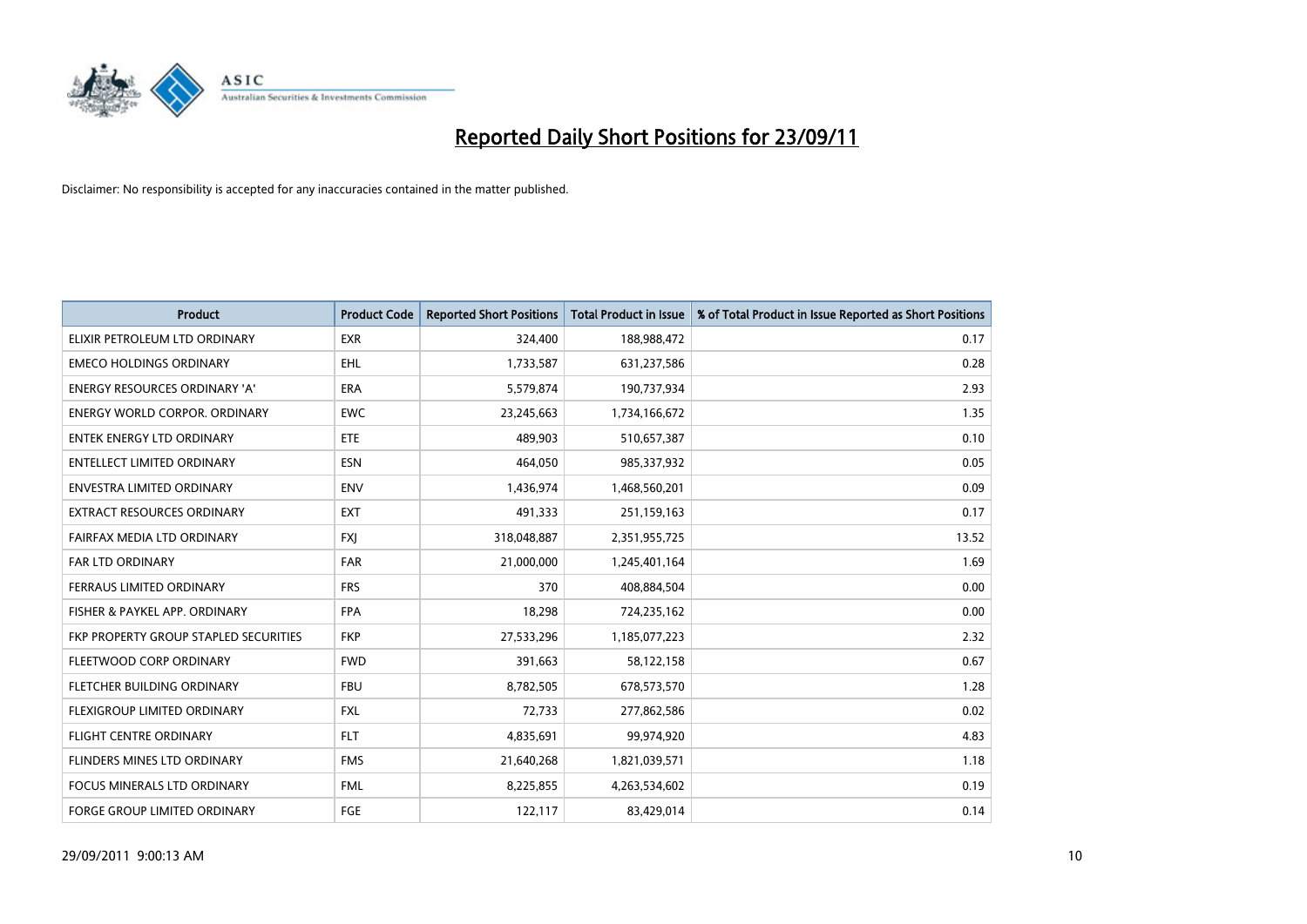

| <b>Product</b>                            | <b>Product Code</b> | <b>Reported Short Positions</b> | <b>Total Product in Issue</b> | % of Total Product in Issue Reported as Short Positions |
|-------------------------------------------|---------------------|---------------------------------|-------------------------------|---------------------------------------------------------|
| FORTE ENERGY NL ORDINARY                  | <b>FTE</b>          | 2,658,986                       | 695,589,311                   | 0.38                                                    |
| FORTESCUE METALS GRP ORDINARY             | <b>FMG</b>          | 59,085,882                      | 3,113,798,659                 | 1.85                                                    |
| <b>FOSTER'S GROUP ORDINARY</b>            | FGL                 | 20,507,164                      | 1,940,894,542                 | 1.03                                                    |
| FTD CORPORATION ORDINARY                  | <b>FTD</b>          | 8,088                           | 36,474,593                    | 0.02                                                    |
| <b>FUNTASTIC LIMITED ORDINARY</b>         | <b>FUN</b>          | 322,528                         | 340,997,682                   | 0.09                                                    |
| <b>G.U.D. HOLDINGS ORDINARY</b>           | GUD                 | 469,382                         | 70,107,387                    | 0.66                                                    |
| <b>GALAXY RESOURCES ORDINARY</b>          | <b>GXY</b>          | 2,372,401                       | 323,327,000                   | 0.73                                                    |
| <b>GEODYNAMICS LIMITED ORDINARY</b>       | GDY                 | 127,382                         | 337,084,174                   | 0.04                                                    |
| <b>GINDALBIE METALS LTD ORDINARY</b>      | <b>GBG</b>          | 28,751,220                      | 1,135,565,349                 | 2.52                                                    |
| <b>GLOBAL MINING ORDINARY</b>             | <b>GMI</b>          | 8,951                           | 184,894,556                   | 0.00                                                    |
| <b>GLOUCESTER COAL ORDINARY</b>           | GCL                 | 1,387,840                       | 202,905,967                   | 0.68                                                    |
| <b>GME RESOURCES LTD ORDINARY</b>         | <b>GME</b>          | 800                             | 322,635,902                   | 0.00                                                    |
| <b>GOLD ONE INT LTD ORDINARY</b>          | GDO                 | 984,249                         | 809,004,292                   | 0.12                                                    |
| <b>GOLDEN WEST RESOURCE ORDINARY</b>      | <b>GWR</b>          | 1,617                           | 192,082,567                   | 0.00                                                    |
| <b>GOODMAN FIELDER, ORDINARY</b>          | GFF                 | 48,349,604                      | 1,380,386,438                 | 3.47                                                    |
| <b>GOODMAN GROUP STAPLED US PROHIBIT.</b> | <b>GMG</b>          | 31,684,199                      | 7,394,607,411                 | 0.41                                                    |
| <b>GPT GROUP STAPLED SEC.</b>             | <b>GPT</b>          | 18,609,036                      | 1,838,622,151                 | 0.97                                                    |
| <b>GRAINCORP LIMITED A CLASS ORDINARY</b> | <b>GNC</b>          | 1,209,308                       | 198,318,900                   | 0.60                                                    |
| <b>GRANGE RESOURCES. ORDINARY</b>         | <b>GRR</b>          | 715,800                         | 1,153,937,134                 | 0.06                                                    |
| <b>GREENCAP LIMITED ORDINARY</b>          | GCG                 |                                 | 262,515,385                   | 0.00                                                    |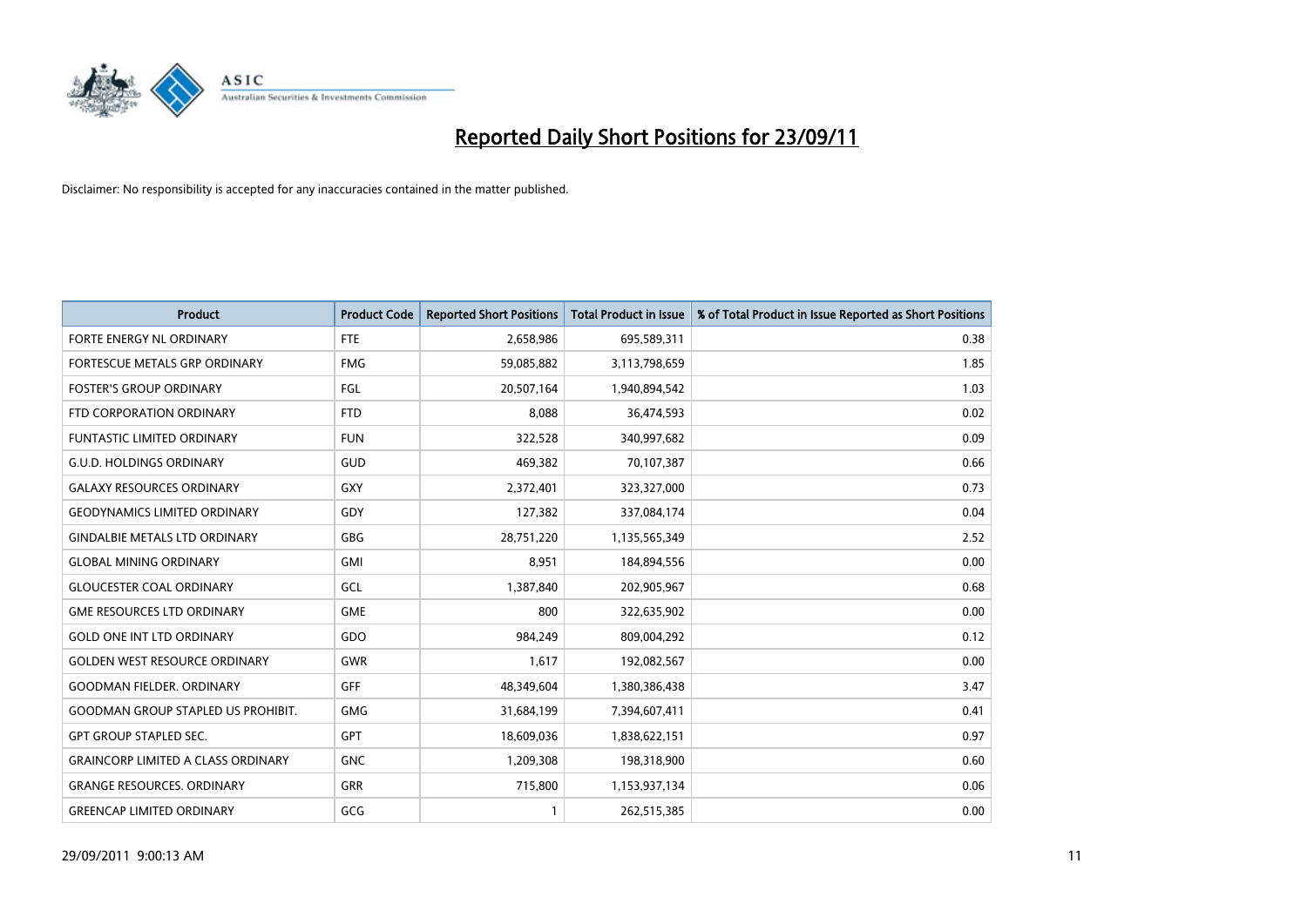

| <b>Product</b>                        | <b>Product Code</b> | <b>Reported Short Positions</b> | <b>Total Product in Issue</b> | % of Total Product in Issue Reported as Short Positions |
|---------------------------------------|---------------------|---------------------------------|-------------------------------|---------------------------------------------------------|
| <b>GREENLAND MIN EN LTD ORDINARY</b>  | GGG                 | 2,283,365                       | 410,407,582                   | 0.54                                                    |
| <b>GRYPHON MINERALS LTD ORDINARY</b>  | GRY                 | 1,913,107                       | 299,922,058                   | 0.64                                                    |
| <b>GUILDFORD COAL LTD ORDINARY</b>    | <b>GUF</b>          | 2,163,647                       | 219,654,168                   | 0.99                                                    |
| <b>GUINNESS PEAT GROUP. CDI 1:1</b>   | <b>GPG</b>          | 54                              | 263,854,286                   | 0.00                                                    |
| <b>GUNNS LIMITED ORDINARY</b>         | <b>GNS</b>          | 56,221,956                      | 848,401,559                   | 6.63                                                    |
| <b>GWA GROUP LTD ORDINARY</b>         | <b>GWA</b>          | 8,855,883                       | 301,525,014                   | 2.93                                                    |
| HARVEY NORMAN ORDINARY                | <b>HVN</b>          | 59,221,590                      | 1,062,316,784                 | 5.57                                                    |
| HASTIE GROUP LIMITED ORDINARY         | <b>HST</b>          | 3,034,172                       | 1,369,040,011                 | 0.22                                                    |
| HASTINGS DIVERSIFIED STAPLED SECURITY | <b>HDF</b>          | 3,319,350                       | 530,001,072                   | 0.63                                                    |
| <b>HEARTWARE INT INC CDI 35:1</b>     | <b>HIN</b>          | 272,008                         | 48,598,550                    | 0.56                                                    |
| <b>HENDERSON GROUP CDI 1:1</b>        | <b>HGG</b>          | 11,595,615                      | 634,945,708                   | 1.82                                                    |
| HFA HOLDINGS LIMITED ORDINARY         | <b>HFA</b>          | 370,444                         | 117,332,831                   | 0.31                                                    |
| HIGHLANDS PACIFIC ORDINARY            | <b>HIG</b>          | 2,696,057                       | 686,082,148                   | 0.39                                                    |
| HILLGROVE RES LTD ORDINARY            | <b>HGO</b>          | 1,692,722                       | 793,698,575                   | 0.21                                                    |
| <b>HILLS HOLDINGS LTD ORDINARY</b>    | <b>HIL</b>          | 4,663,699                       | 249,139,016                   | 1.87                                                    |
| HORIZON OIL LIMITED ORDINARY          | <b>HZN</b>          | 15,547,729                      | 1,130,811,515                 | 1.38                                                    |
| HUNNU COAL LIMITED ORDINARY           | <b>HUN</b>          | 45,348                          | 218,565,002                   | 0.01                                                    |
| <b>IINET LIMITED ORDINARY</b>         | <b>IIN</b>          | 1,190,775                       | 152,169,119                   | 0.78                                                    |
| <b>ILUKA RESOURCES ORDINARY</b>       | ILU                 | 7,802,795                       | 418,700,517                   | 1.84                                                    |
| <b>IMDEX LIMITED ORDINARY</b>         | <b>IMD</b>          | 92,731                          | 203,405,935                   | 0.04                                                    |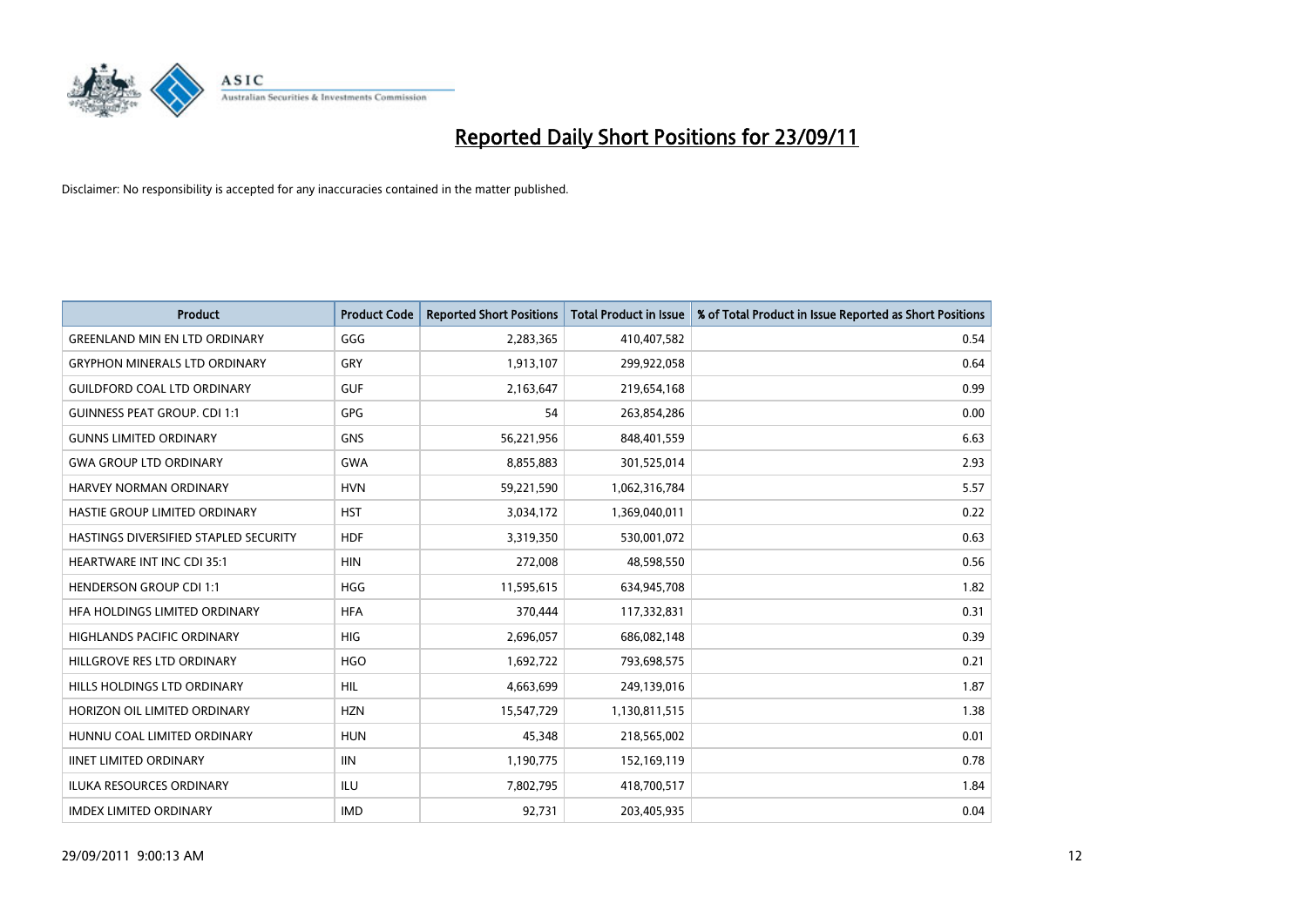

| <b>Product</b>                                | <b>Product Code</b> | <b>Reported Short Positions</b> | <b>Total Product in Issue</b> | % of Total Product in Issue Reported as Short Positions |
|-----------------------------------------------|---------------------|---------------------------------|-------------------------------|---------------------------------------------------------|
| IMF (AUSTRALIA) LTD ORDINARY                  | <b>IMF</b>          | 352,657                         | 123,828,193                   | 0.28                                                    |
| <b>IMX RESOURCES LTD ORDINARY</b>             | <b>IXR</b>          | 20,000                          | 262,612,803                   | 0.01                                                    |
| <b>INCITEC PIVOT ORDINARY</b>                 | <b>IPL</b>          | 1,450,167                       | 1,628,730,107                 | 0.08                                                    |
| INDEPENDENCE GROUP ORDINARY                   | <b>IGO</b>          | 3,437,633                       | 202,907,135                   | 1.69                                                    |
| <b>INDOPHIL RESOURCES ORDINARY</b>            | <b>IRN</b>          | 1,369,872                       | 995,437,860                   | 0.14                                                    |
| <b>INDUSTREA LIMITED ORDINARY</b>             | IDL                 | 1,607,598                       | 364,733,566                   | 0.43                                                    |
| INFIGEN ENERGY STAPLED SECURITIES             | <b>IFN</b>          | 5,522,631                       | 762,265,972                   | 0.74                                                    |
| ING RE COM GROUP STAPLED SECURITIES           | <b>ILF</b>          | 3,583                           | 441,029,194                   | 0.00                                                    |
| <b>INSURANCE AUSTRALIA ORDINARY</b>           | IAG                 | 14,645,179                      | 2,079,034,021                 | 0.69                                                    |
| INT GOLDFIELDS LTD ORDINARY                   | <b>IGS</b>          | 8,042,682                       | 571,520,386                   | 1.41                                                    |
| <b>INTEGRA MINING LTD, ORDINARY</b>           | <b>IGR</b>          | 5,405,402                       | 843,493,881                   | 0.63                                                    |
| <b>INTREPID MINES ORDINARY</b>                | <b>IAU</b>          | 2,135,393                       | 522,374,199                   | 0.40                                                    |
| <b>INVESTA OFFICE FUND STAPLED SECURITIES</b> | <b>IOF</b>          | 11,483,063                      | 2,729,071,212                 | 0.41                                                    |
| <b>INVOCARE LIMITED ORDINARY</b>              | <b>IVC</b>          | 1,436,573                       | 107,912,897                   | 1.34                                                    |
| ION LIMITED ORDINARY                          | <b>ION</b>          | 164,453                         | 256,365,105                   | 0.06                                                    |
| <b>IOOF HOLDINGS LTD ORDINARY</b>             | IFL                 | 979,418                         | 229,794,395                   | 0.42                                                    |
| <b>IRESS MARKET TECH. ORDINARY</b>            | <b>IRE</b>          | 1,360,402                       | 127,036,010                   | 1.07                                                    |
| <b>IRON ORE HOLDINGS ORDINARY</b>             | <b>IOH</b>          | 20,025                          | 166,087,005                   | 0.01                                                    |
| ISHARES GLOBAL 100 CDI 1:1                    | 100                 | 6,775                           | 10,600,000                    | 0.06                                                    |
| ISHARES MSCI AUS 200 ISHARES MSCI AUS 200     | <b>IOZ</b>          | 74,180                          | 2,400,836                     | 3.09                                                    |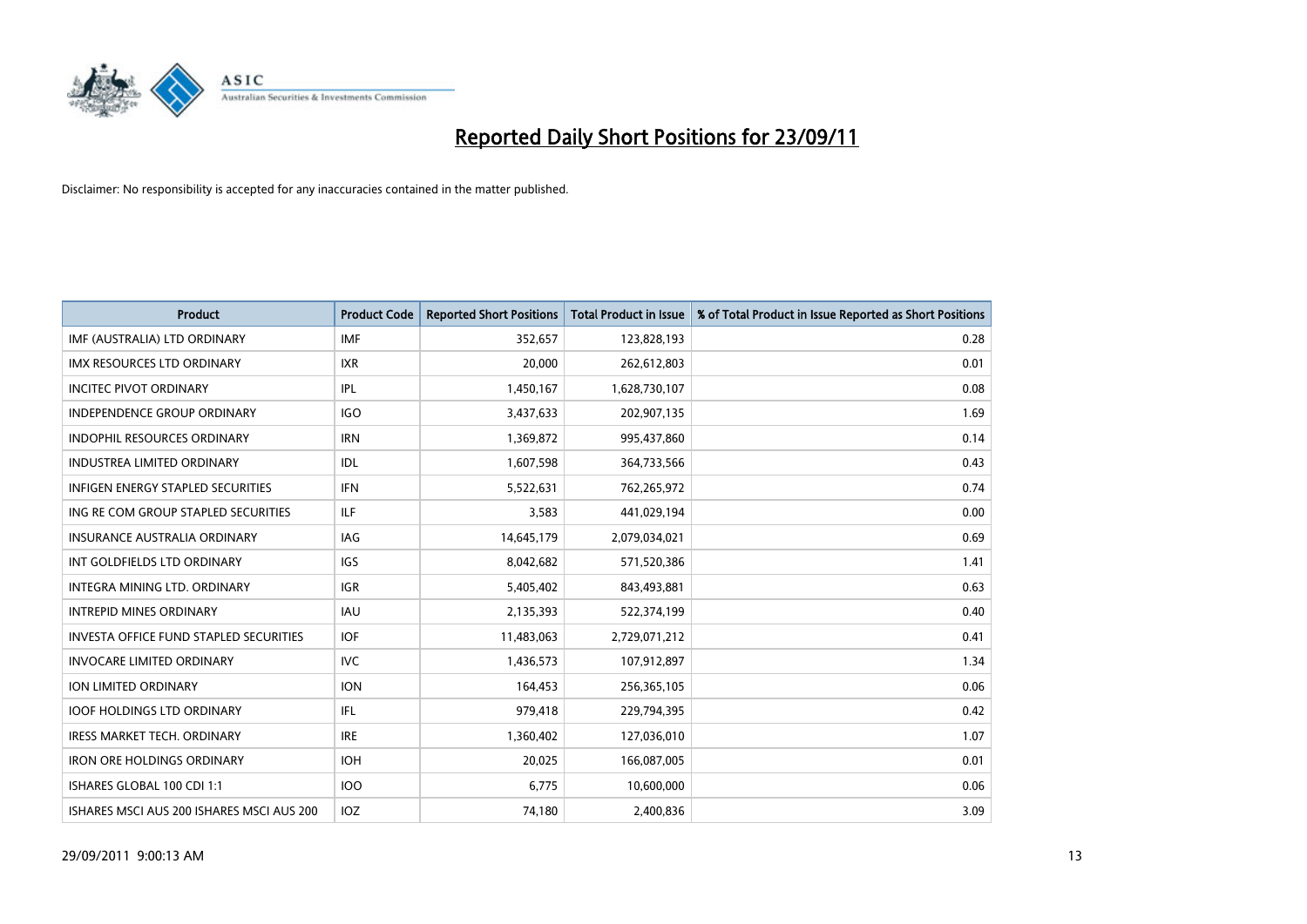

| <b>Product</b>                                  | <b>Product Code</b> | <b>Reported Short Positions</b> | <b>Total Product in Issue</b> | % of Total Product in Issue Reported as Short Positions |
|-------------------------------------------------|---------------------|---------------------------------|-------------------------------|---------------------------------------------------------|
| ISHARES MSCI EM MKTS CDI 1:1                    | IEM                 | 18.083                          | 425,700,000                   | 0.00                                                    |
| ISHARES S&P HIGH DIV ISHARES S&P HIGH DIV       | <b>IHD</b>          | 76,323                          | 2,300,931                     | 3.32                                                    |
| ISHARES SMALL ORDS ISHARES SMALL ORDS           | <b>ISO</b>          | 333,528                         | 3,901,916                     | 8.55                                                    |
| IVANHOE AUSTRALIA ORDINARY                      | <b>IVA</b>          | 1,235,223                       | 483,217,985                   | 0.25                                                    |
| <b>IAMES HARDIE INDUST CHESS DEPOSITARY INT</b> | <b>IHX</b>          | 28,026,965                      | 438,071,648                   | 6.35                                                    |
| <b>JAMESON RESOURCES ORDINARY</b>               | <b>JAL</b>          | 1,600,000                       | 95,828,865                    | 1.67                                                    |
| <b>JB HI-FI LIMITED ORDINARY</b>                | <b>IBH</b>          | 19,415,124                      | 98,756,791                    | 19.66                                                   |
| KAGARA LTD ORDINARY                             | <b>KZL</b>          | 12,281,221                      | 718,068,836                   | 1.69                                                    |
| KANGAROO RES LTD ORDINARY                       | <b>KRL</b>          | 600.000                         | 3,434,430,012                 | 0.02                                                    |
| KAROON GAS AUSTRALIA ORDINARY                   | <b>KAR</b>          | 3,794,177                       | 221,420,769                   | 1.69                                                    |
| KASBAH RESOURCES ORDINARY                       | <b>KAS</b>          | 500                             | 364,262,596                   | 0.00                                                    |
| KATHMANDU HOLD LTD ORDINARY                     | <b>KMD</b>          | 1,775,364                       | 200,000,000                   | 0.88                                                    |
| <b>KEYBRIDGE CAPITAL ORDINARY</b>               | <b>KBC</b>          | 5,999                           | 172,070,564                   | 0.00                                                    |
| KIMBERLEY METALS LTD ORDINARY                   | <b>KBL</b>          | 1,820                           | 164,752,978                   | 0.00                                                    |
| KINGSGATE CONSOLID. ORDINARY                    | <b>KCN</b>          | 1,992,256                       | 135,479,823                   | 1.47                                                    |
| KINGSROSE MINING LTD ORDINARY                   | <b>KRM</b>          | 632,788                         | 267,123,726                   | 0.23                                                    |
| LEIGHTON HOLDINGS ORDINARY                      | LEI                 | 10,346,307                      | 336,515,596                   | 3.08                                                    |
| LEND LEASE GROUP UNIT/ORD STAPLED               | LLC                 | 3,930,326                       | 570,915,669                   | 0.66                                                    |
| LIBERTY RESOURCE LTD ORDINARY                   | LBY                 | 25,000                          | 197,608,683                   | 0.01                                                    |
| LINC ENERGY LTD ORDINARY                        | <b>LNC</b>          | 6.489.982                       | 503,418,900                   | 1.28                                                    |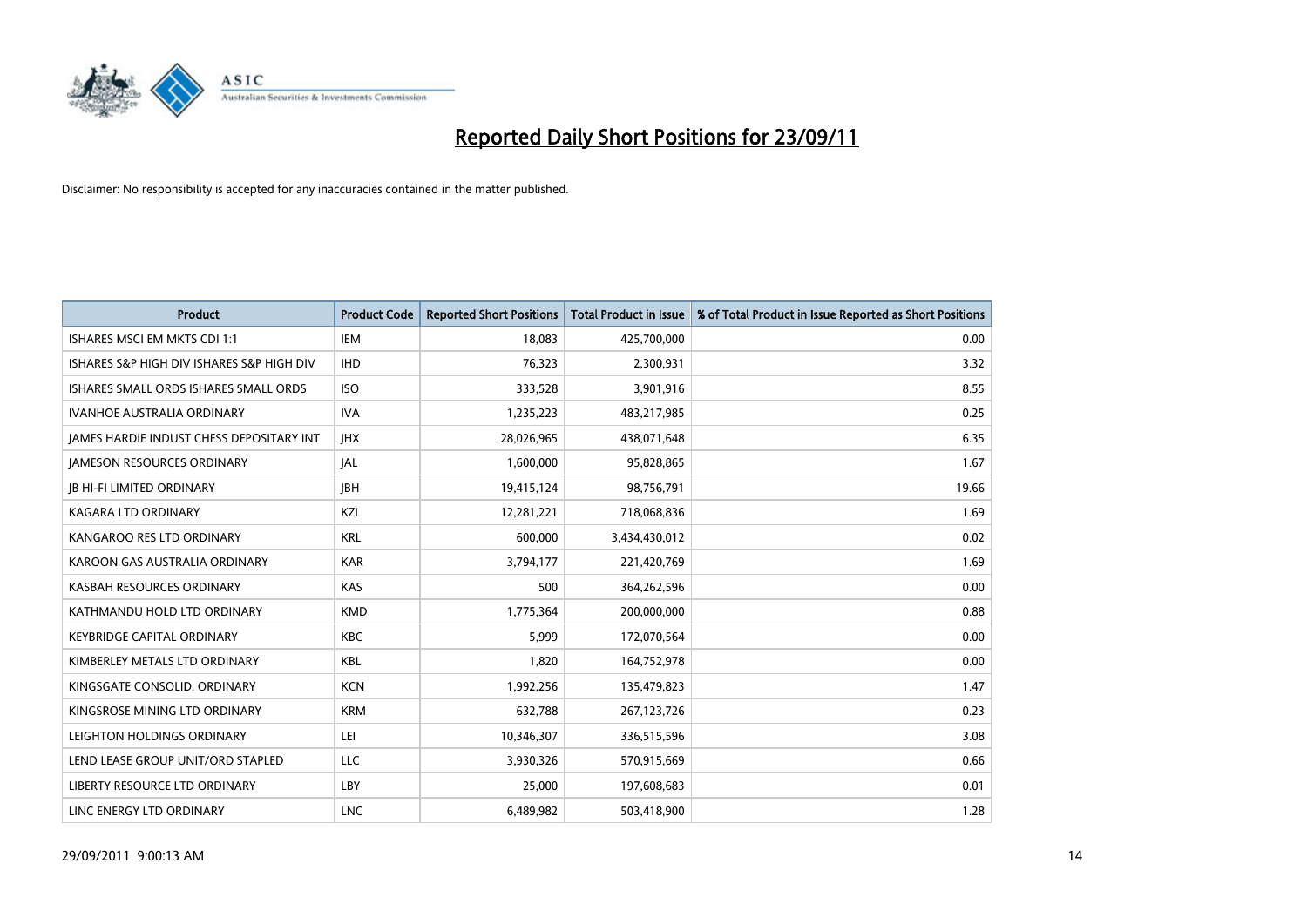

| <b>Product</b>                        | <b>Product Code</b> | <b>Reported Short Positions</b> | <b>Total Product in Issue</b> | % of Total Product in Issue Reported as Short Positions |
|---------------------------------------|---------------------|---------------------------------|-------------------------------|---------------------------------------------------------|
| LIQUEFIED NATURAL ORDINARY            | <b>LNG</b>          | 370,140                         | 267,699,015                   | 0.14                                                    |
| LYNAS CORPORATION ORDINARY            | <b>LYC</b>          | 90,034,117                      | 1,713,846,913                 | 5.25                                                    |
| M2 TELECOMMUNICATION ORDINARY         | <b>MTU</b>          | 115,183                         | 123,731,285                   | 0.08                                                    |
| MACA LIMITED ORDINARY                 | <b>MLD</b>          | 46,265                          | 150,000,000                   | 0.03                                                    |
| MACARTHUR COAL ORDINARY               | <b>MCC</b>          | 938,677                         | 302,092,343                   | 0.30                                                    |
| <b>MACMAHON HOLDINGS ORDINARY</b>     | <b>MAH</b>          | 5,682,886                       | 738,631,705                   | 0.78                                                    |
| MACO ATLAS ROADS GRP ORDINARY STAPLED | <b>MQA</b>          | 11,708,272                      | 464,279,594                   | 2.52                                                    |
| MACQUARIE GROUP LTD ORDINARY          | <b>MOG</b>          | 4,836,793                       | 348,285,032                   | 1.36                                                    |
| MAP GROUP STAPLED US PROHIBIT.        | <b>MAP</b>          | 6,188,770                       | 1,861,210,782                 | 0.33                                                    |
| <b>MATRIX C &amp; E LTD ORDINARY</b>  | <b>MCE</b>          | 264,191                         | 77,081,507                    | 0.33                                                    |
| MCMILLAN SHAKESPEARE ORDINARY         | <b>MMS</b>          | 21,968                          | 68,276,977                    | 0.02                                                    |
| MCPHERSON'S LTD ORDINARY              | <b>MCP</b>          | 208,050                         | 72,401,758                    | 0.29                                                    |
| MEDUSA MINING LTD ORDINARY            | <b>MML</b>          | 1,402,422                       | 188,827,911                   | 0.74                                                    |
| MELBOURNE IT LIMITED ORDINARY         | <b>MLB</b>          | 136,142                         | 80,662,621                    | 0.17                                                    |
| MEO AUSTRALIA LTD ORDINARY            | <b>MEO</b>          | 1,042,225                       | 539,913,260                   | 0.20                                                    |
| MERMAID MARINE ORDINARY               | <b>MRM</b>          | 1,550,456                       | 216,056,075                   | 0.72                                                    |
| MESOBLAST LIMITED ORDINARY            | <b>MSB</b>          | 5,348,330                       | 280,425,258                   | 1.90                                                    |
| METALS X LIMITED ORDINARY             | <b>MLX</b>          | 326,940                         | 1,348,673,470                 | 0.03                                                    |
| METCASH LIMITED ORDINARY              | <b>MTS</b>          | 33,199,286                      | 770,720,699                   | 4.30                                                    |
| METGASCO LIMITED ORDINARY             | <b>MEL</b>          | 235,435                         | 337,396,221                   | 0.07                                                    |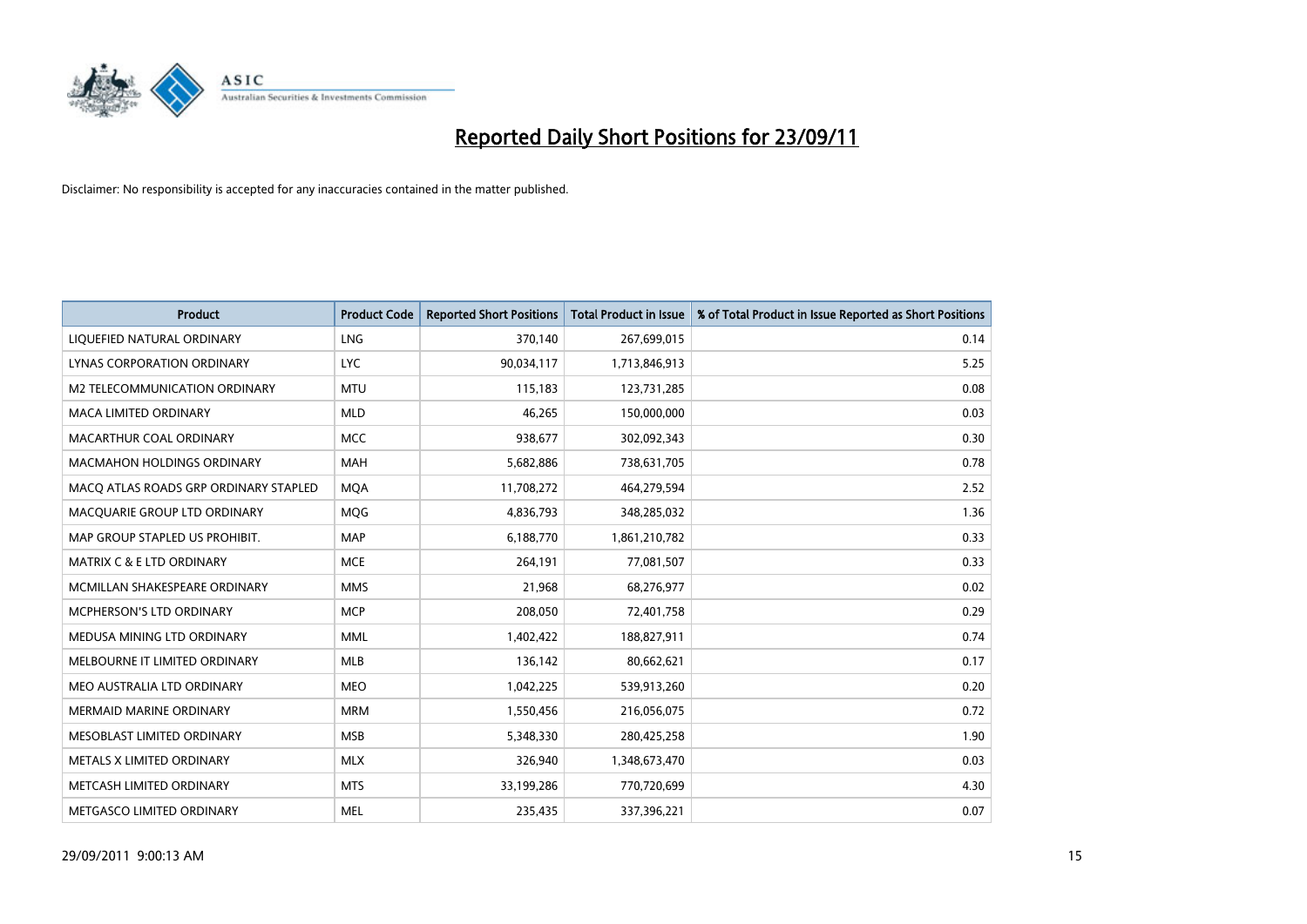

| <b>Product</b>                       | <b>Product Code</b> | <b>Reported Short Positions</b> | <b>Total Product in Issue</b> | % of Total Product in Issue Reported as Short Positions |
|--------------------------------------|---------------------|---------------------------------|-------------------------------|---------------------------------------------------------|
| METMINCO LIMITED ORDINARY            | <b>MNC</b>          | 1,915,247                       | 1,462,616,146                 | 0.13                                                    |
| METROCOAL LIMITED ORDINARY           | <b>MTE</b>          | 300,000                         | 101,973,663                   | 0.29                                                    |
| MHM METALS LIMITED ORDINARY          | <b>MHM</b>          | 122,125                         | 102,252,570                   | 0.12                                                    |
| MICLYN EXP OFFSHR ORDINARY           | <b>MIO</b>          | 279,896                         | 274,618,684                   | 0.10                                                    |
| MINARA RESOURCES ORDINARY            | <b>MRE</b>          | 10,092,130                      | 1,169,424,487                 | 0.87                                                    |
| MINCOR RESOURCES NL ORDINARY         | <b>MCR</b>          | 1,602,146                       | 197,740,804                   | 0.79                                                    |
| MINEMAKERS LIMITED ORDINARY          | <b>MAK</b>          | 44,227                          | 227,003,950                   | 0.02                                                    |
| MINERAL DEPOSITS ORDINARY            | <b>MDL</b>          | 497,175                         | 83,538,786                    | 0.59                                                    |
| MINERAL RESOURCES, ORDINARY          | <b>MIN</b>          | 1,063,506                       | 183,778,017                   | 0.58                                                    |
| MIRABELA NICKEL LTD ORDINARY         | <b>MBN</b>          | 17,742,225                      | 491,781,237                   | 3.61                                                    |
| MIRVAC GROUP STAPLED SECURITIES      | <b>MGR</b>          | 39,898,034                      | 3,416,924,188                 | 1.13                                                    |
| MOLOPO ENERGY LTD ORDINARY           | <b>MPO</b>          | 1,618,017                       | 245,579,810                   | 0.66                                                    |
| MONADELPHOUS GROUP ORDINARY          | <b>MND</b>          | 1,021,465                       | 88,651,827                    | 1.16                                                    |
| MORTGAGE CHOICE LTD ORDINARY         | <b>MOC</b>          | 178,954                         | 119,948,255                   | 0.15                                                    |
| <b>MOUNT GIBSON IRON ORDINARY</b>    | <b>MGX</b>          | 11,655,631                      | 1,082,570,693                 | 1.07                                                    |
| MULTIPLEX SITES SITES                | <b>MXUPA</b>        | 22                              | 4,500,000                     | 0.00                                                    |
| <b>MURCHISON METALS LTD ORDINARY</b> | <b>MMX</b>          | 14,517,180                      | 437,354,555                   | 3.30                                                    |
| MYER HOLDINGS LTD ORDINARY           | <b>MYR</b>          | 53,514,966                      | 583,147,884                   | 9.16                                                    |
| <b>MYSTATE LIMITED ORDINARY</b>      | <b>MYS</b>          | 1,400                           | 67,463,454                    | 0.00                                                    |
| NATIONAL AUST. BANK ORDINARY         | <b>NAB</b>          | 23,004,009                      | 2,201,147,145                 | 1.02                                                    |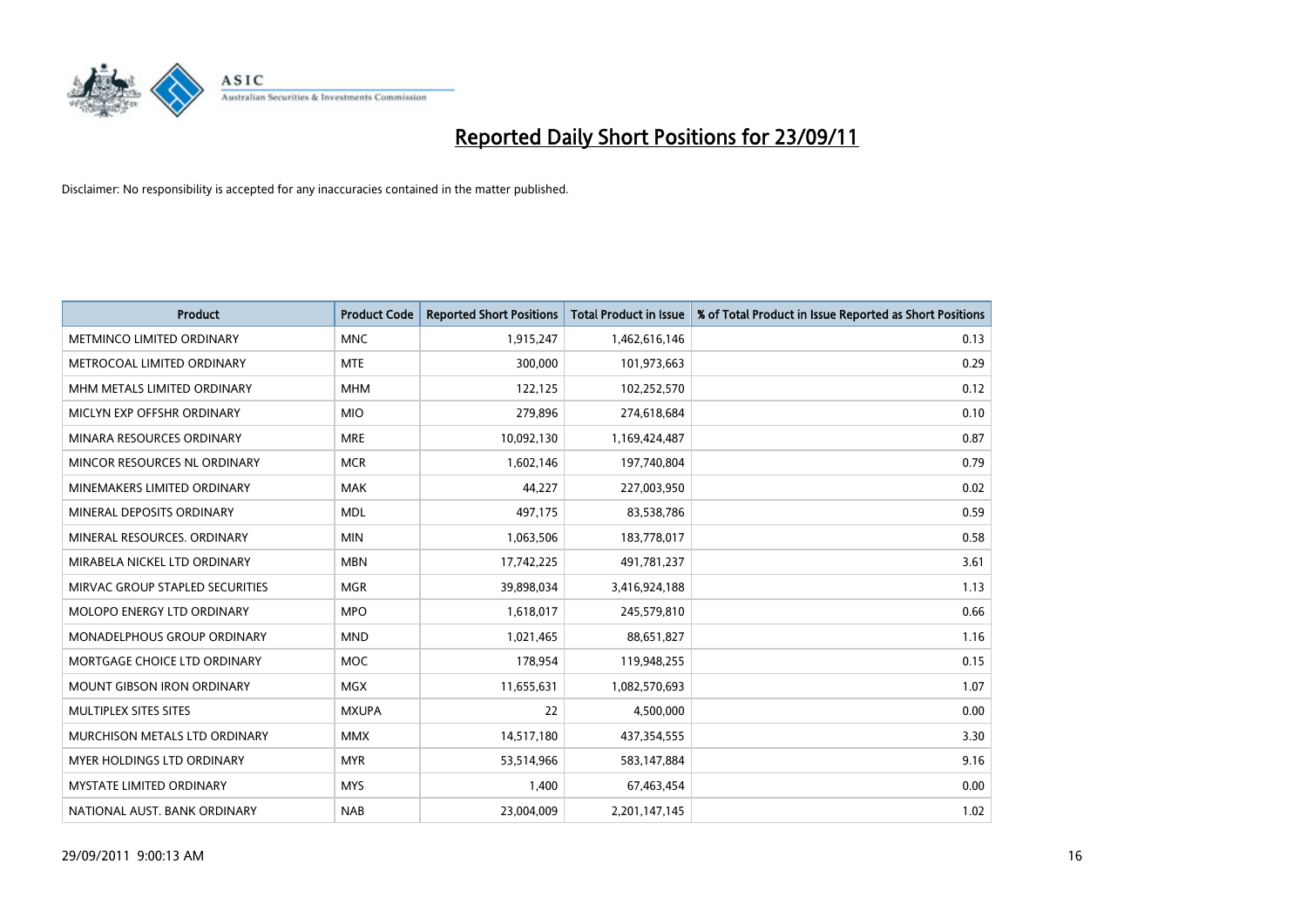

| <b>Product</b>                | <b>Product Code</b> | <b>Reported Short Positions</b> | Total Product in Issue | % of Total Product in Issue Reported as Short Positions |
|-------------------------------|---------------------|---------------------------------|------------------------|---------------------------------------------------------|
| NATURAL FUEL LIMITED ORDINARY | <b>NFL</b>          |                                 | 1,121,912              | 0.00                                                    |
| NAVIGATOR RESOURCES ORDINARY  | <b>NAV</b>          | 500                             | 2,096,058,840          | 0.00                                                    |
| NAVITAS LIMITED ORDINARY      | <b>NVT</b>          | 2,901,729                       | 375,230,115            | 0.75                                                    |
| NEPTUNE MARINE ORDINARY       | <b>NMS</b>          | 182,253                         | 1,748,545,632          | 0.01                                                    |
| NEW HOPE CORPORATION ORDINARY | <b>NHC</b>          | 432,681                         | 830,230,549            | 0.05                                                    |
| NEWCREST MINING ORDINARY      | <b>NCM</b>          | 2,367,993                       | 765,000,000            | 0.28                                                    |
| NEWS CORP A NON-VOTING CDI    | <b>NWSLV</b>        | 3,872,840                       | 1,777,367,053          | 0.22                                                    |
| NEWS CORP B VOTING CDI        | <b>NWS</b>          | 4,461,604                       | 798,520,953            | 0.53                                                    |
| NEXBIS LIMITED ORDINARY       | <b>NBS</b>          | 63,733                          | 798,356,704            | 0.01                                                    |
| NEXTDC LIMITED ORDINARY       | <b>NXT</b>          | 22,857                          | 123,533,558            | 0.02                                                    |
| NEXUS ENERGY LIMITED ORDINARY | <b>NXS</b>          | 5,697,450                       | 1,326,697,820          | 0.42                                                    |
| NIB HOLDINGS LIMITED ORDINARY | <b>NHF</b>          | 115,530                         | 466,733,110            | 0.02                                                    |
| NIDO PETROLEUM ORDINARY       | <b>NDO</b>          | 901,899                         | 1,389,163,151          | 0.07                                                    |
| NOBLE MINERAL RES ORDINARY    | <b>NMG</b>          | 1,504,639                       | 460,308,567            | 0.33                                                    |
| NORTHERN IRON LTD ORDINARY    | <b>NFE</b>          | 872,441                         | 336,084,863            | 0.26                                                    |
| NRW HOLDINGS LIMITED ORDINARY | <b>NWH</b>          | 363,511                         | 278,888,011            | 0.12                                                    |
| NUCOAL RESOURCES NL ORDINARY  | <b>NCR</b>          | 74,700                          | 437,193,340            | 0.02                                                    |
| NUENERGY CAPITAL LTD ORDINARY | <b>NGY</b>          | 5,263                           | 84,804,751             | 0.01                                                    |
| NUFARM LIMITED ORDINARY       | <b>NUF</b>          | 4,459,781                       | 261,833,005            | 1.69                                                    |
| OAKTON LIMITED ORDINARY       | <b>OKN</b>          | 636,191                         | 93,800,235             | 0.68                                                    |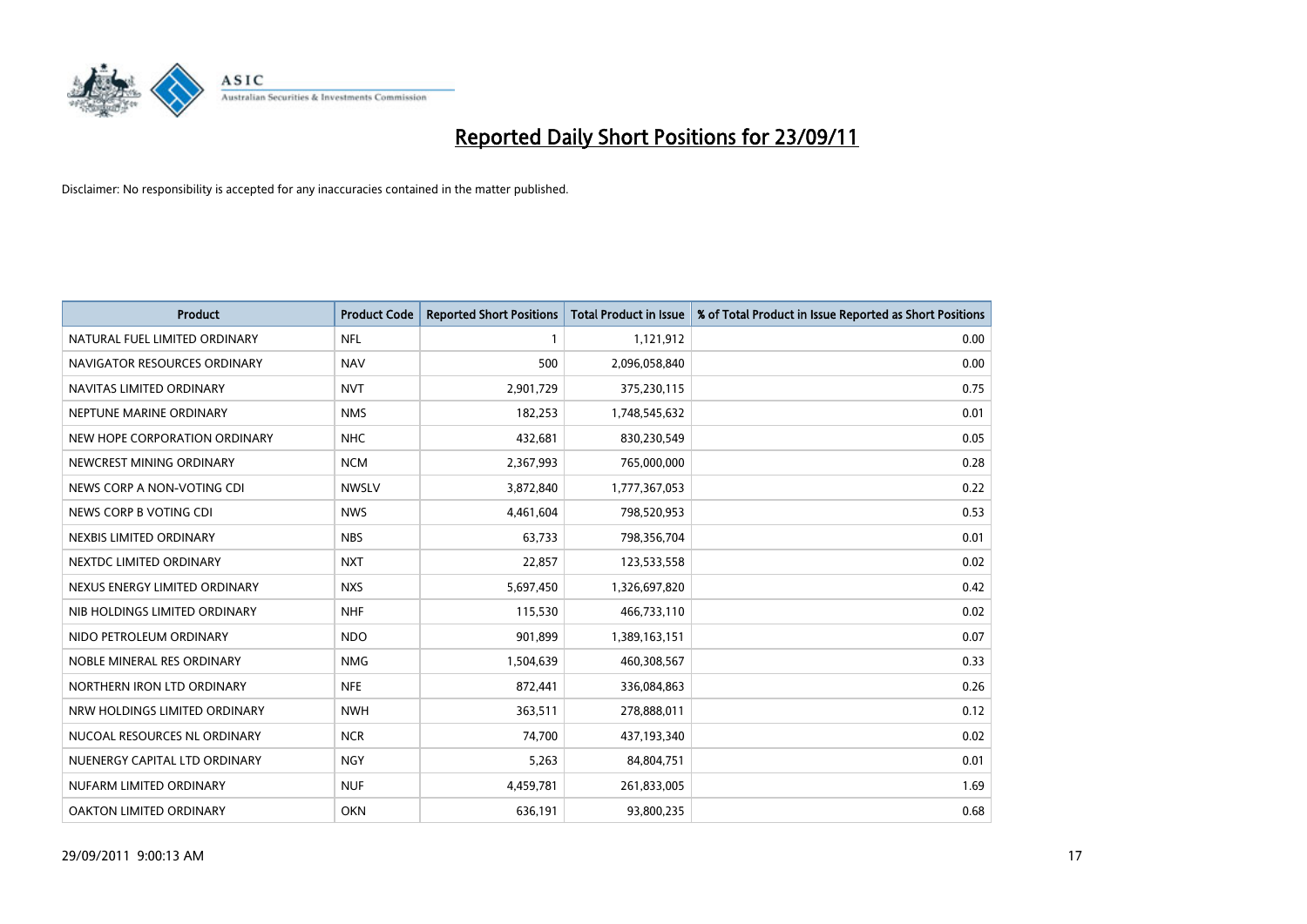

| <b>Product</b>                        | <b>Product Code</b> | <b>Reported Short Positions</b> | <b>Total Product in Issue</b> | % of Total Product in Issue Reported as Short Positions |
|---------------------------------------|---------------------|---------------------------------|-------------------------------|---------------------------------------------------------|
| OCEANAGOLD CORP. CHESS DEPOSITARY INT | <b>OGC</b>          | 1,145,961                       | 262,600,385                   | 0.43                                                    |
| OCEANIA CAPITAL LTD ORDINARY          | <b>OCP</b>          | 2,500                           | 91,921,295                    | 0.00                                                    |
| OIL SEARCH LTD ORDINARY               | OSH                 | 11,273,499                      | 1,320,648,378                 | 0.82                                                    |
| OM HOLDINGS LIMITED ORDINARY          | OMH                 | 10,787,785                      | 504,105,150                   | 2.15                                                    |
| <b>ONESTEEL LIMITED ORDINARY</b>      | OST                 | 22,856,020                      | 1,338,106,652                 | 1.72                                                    |
| ORICA LIMITED ORDINARY                | ORI                 | 2,230,547                       | 363,966,570                   | 0.61                                                    |
| ORIGIN ENERGY ORDINARY                | <b>ORG</b>          | 12,998,473                      | 1,065,449,259                 | 1.19                                                    |
| OROCOBRE LIMITED ORDINARY             | <b>ORE</b>          | 95,412                          | 103,195,029                   | 0.09                                                    |
| OROTONGROUP LIMITED ORDINARY          | ORL                 | 75,386                          | 40,880,902                    | 0.18                                                    |
| OTTO ENERGY LIMITED ORDINARY          | <b>OEL</b>          | 109,204                         | 1,138,290,071                 | 0.01                                                    |
| OZ MINERALS ORDINARY                  | OZL                 | 8,503,959                       | 323,877,514                   | 2.61                                                    |
| PACIFIC BRANDS ORDINARY               | <b>PBG</b>          | 8,810,967                       | 931,386,248                   | 0.97                                                    |
| PALADIN ENERGY LTD ORDINARY           | <b>PDN</b>          | 17,456,733                      | 778,525,732                   | 2.25                                                    |
| PANAUST LIMITED ORDINARY              | <b>PNA</b>          | 7,833,186                       | 593,867,443                   | 1.30                                                    |
| PANORAMIC RESOURCES ORDINARY          | PAN                 | 1,298,862                       | 207,050,710                   | 0.61                                                    |
| PAPERLINX LIMITED ORDINARY            | <b>PPX</b>          | 4,699,085                       | 609,280,761                   | 0.78                                                    |
| PAPILLON RES LTD ORDINARY             | PIR                 | 510,324                         | 207,979,519                   | 0.24                                                    |
| PATTIES FOODS LTD ORDINARY            | PFL                 |                                 | 138,989,223                   | 0.00                                                    |
| PEAK RESOURCES ORDINARY               | <b>PEK</b>          | 103,783                         | 155,979,643                   | 0.07                                                    |
| PEET LIMITED ORDINARY                 | <b>PPC</b>          | 104,619                         | 318,038,544                   | 0.03                                                    |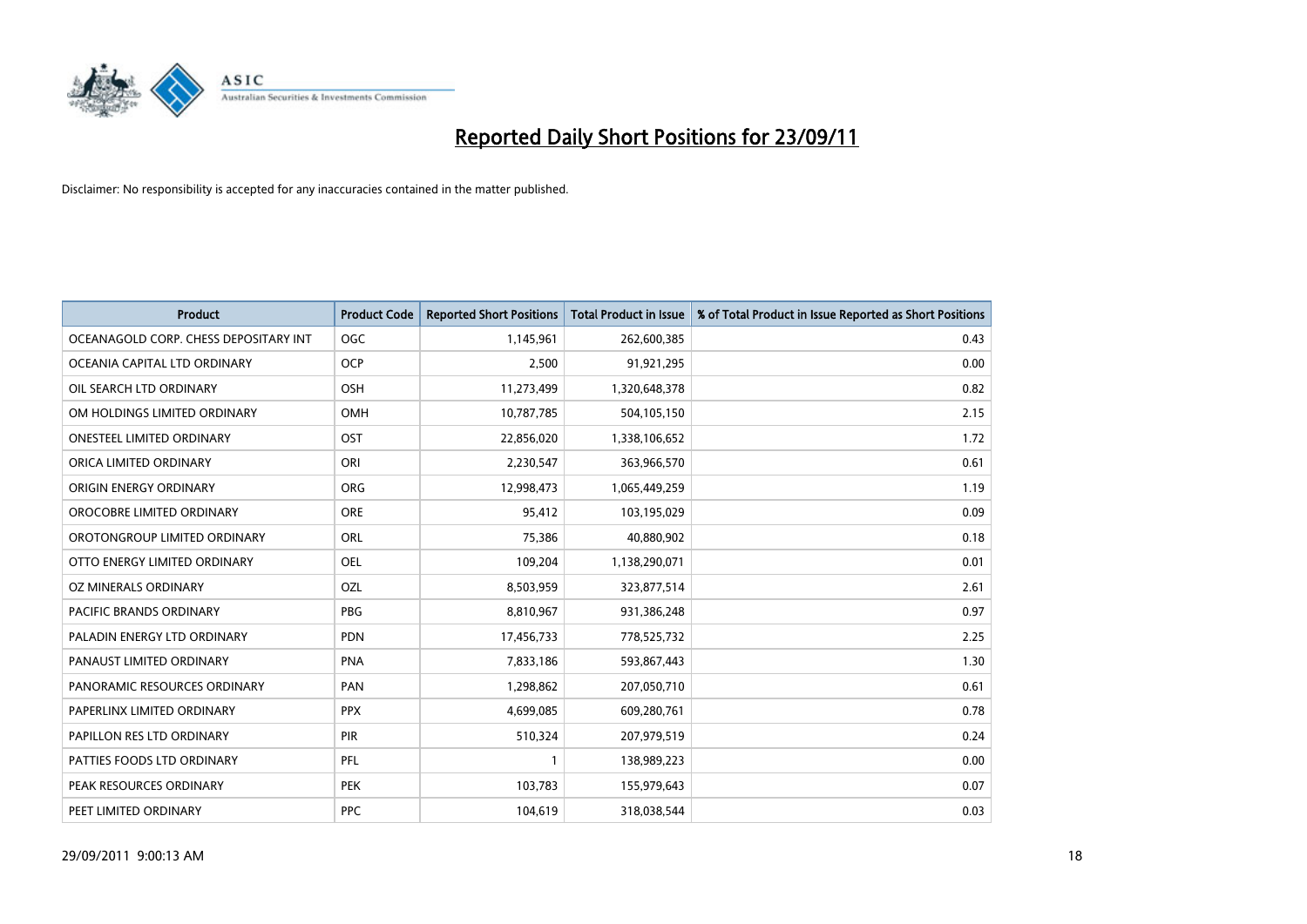

| <b>Product</b>                | <b>Product Code</b> | <b>Reported Short Positions</b> | Total Product in Issue | % of Total Product in Issue Reported as Short Positions |
|-------------------------------|---------------------|---------------------------------|------------------------|---------------------------------------------------------|
| PENINSULA ENERGY LTD ORDINARY | <b>PEN</b>          | 1,493,377                       | 2,125,490,443          | 0.07                                                    |
| PERILYA LIMITED ORDINARY      | PEM                 | 397,489                         | 526,075,563            | 0.08                                                    |
| PERPETUAL LIMITED ORDINARY    | PPT                 | 3,033,401                       | 44,692,304             | 6.76                                                    |
| PERSEUS MINING LTD ORDINARY   | PRU                 | 2,478,738                       | 426,467,088            | 0.57                                                    |
| PETSEC ENERGY ORDINARY        | <b>PSA</b>          | 223,332                         | 231,283,622            | 0.10                                                    |
| PHARMAXIS LTD ORDINARY        | <b>PXS</b>          | 1,900,222                       | 229,116,309            | 0.83                                                    |
| PHOTON GROUP LTD ORDINARY     | <b>PGA</b>          | 250,510                         | 1,540,886,866          | 0.02                                                    |
| PLATINUM ASSET ORDINARY       | <b>PTM</b>          | 8,211,848                       | 561,347,878            | 1.46                                                    |
| PLATINUM AUSTRALIA ORDINARY   | <b>PLA</b>          | 5,691,425                       | 417,130,039            | 1.38                                                    |
| PLATINUM CAPITAL LTD ORDINARY | <b>PMC</b>          |                                 | 165,756,878            | 0.00                                                    |
| PLUTON RESOURCES ORDINARY     | <b>PLV</b>          | 30,106                          | 211,355,652            | 0.01                                                    |
| PMP LIMITED ORDINARY          | <b>PMP</b>          | 12,611                          | 329,842,473            | 0.00                                                    |
| PORT BOUVARD LIMITED ORDINARY | PBD                 | 6,754                           | 593,868,295            | 0.00                                                    |
| PREMIER INVESTMENTS ORDINARY  | <b>PMV</b>          | 221,687                         | 155,062,831            | 0.14                                                    |
| PRIMA BIOMED LTD ORDINARY     | <b>PRR</b>          | 1,687,460                       | 1,008,596,205          | 0.17                                                    |
| PRIMARY HEALTH CARE ORDINARY  | <b>PRY</b>          | 24,580,087                      | 497,469,803            | 4.98                                                    |
| PRIME MEDIA GRP LTD ORDINARY  | PRT                 | 2,305                           | 366,330,303            | 0.00                                                    |
| PROGEN PHARMACEUTIC ORDINARY  | PGL                 | 151,596                         | 24,709,097             | 0.61                                                    |
| PROGRAMMED ORDINARY           | <b>PRG</b>          | 733,394                         | 118,169,908            | 0.62                                                    |
| PSIVIDA CORP CDI 1:1          | <b>PVA</b>          | 6,878                           | 8,737,186              | 0.08                                                    |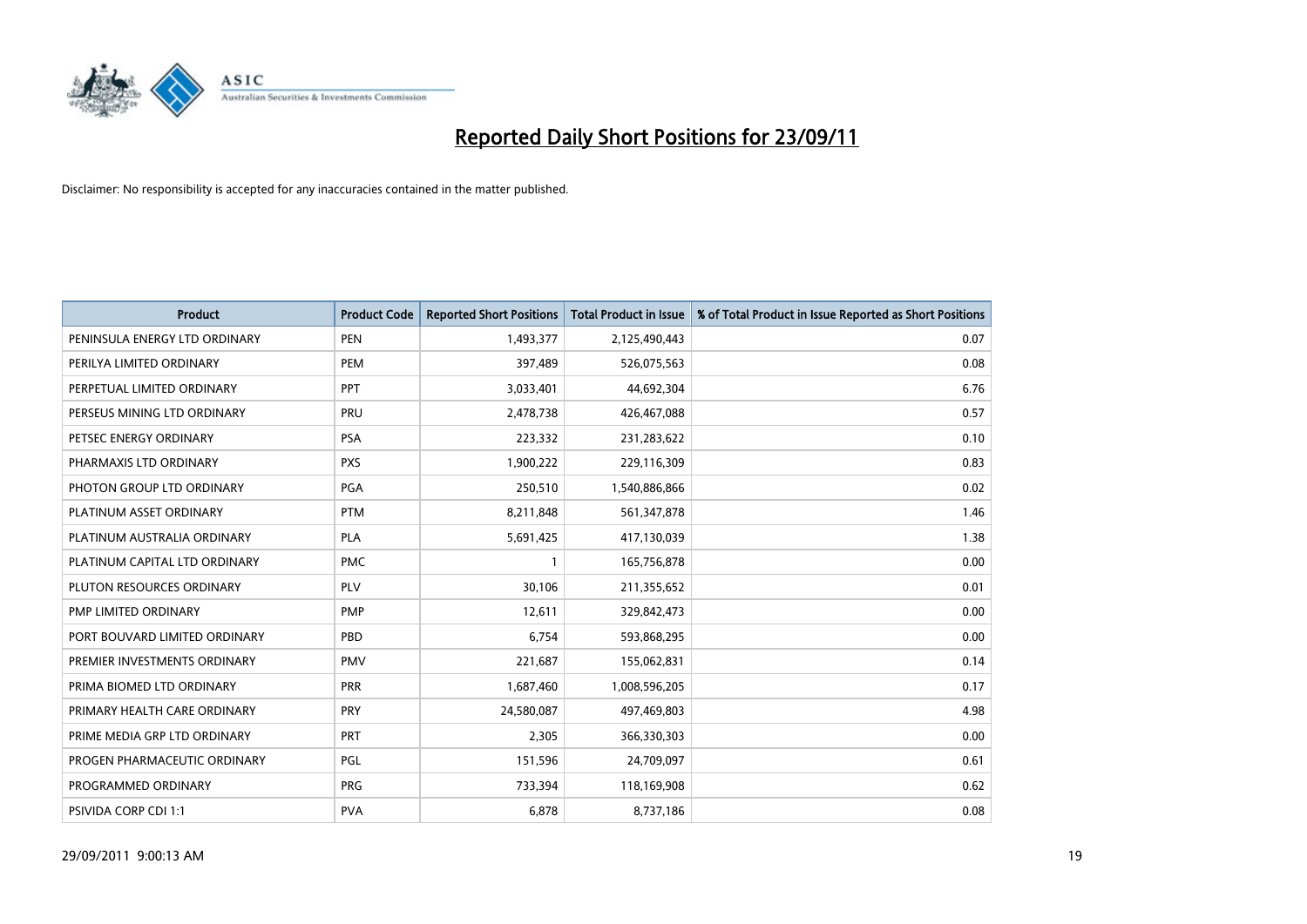

| <b>Product</b>                      | <b>Product Code</b> | <b>Reported Short Positions</b> | <b>Total Product in Issue</b> | % of Total Product in Issue Reported as Short Positions |
|-------------------------------------|---------------------|---------------------------------|-------------------------------|---------------------------------------------------------|
| <b>QANTAS AIRWAYS ORDINARY</b>      | QAN                 | 31,571,883                      | 2,265,123,620                 | 1.38                                                    |
| OBE INSURANCE GROUP ORDINARY        | <b>OBE</b>          | 25,857,147                      | 1,092,654,587                 | 2.34                                                    |
| OR NATIONAL LIMITED ORDINARY        | <b>ORN</b>          | 21,232,336                      | 2,440,000,000                 | 0.85                                                    |
| <b>QUBE LOGISTICS HLDG ORDINARY</b> | <b>QUB</b>          | 79,289                          | 801,927,594                   | 0.01                                                    |
| RAMELIUS RESOURCES ORDINARY         | <b>RMS</b>          | 124,073                         | 291,767,215                   | 0.04                                                    |
| RAMSAY HEALTH CARE ORDINARY         | <b>RHC</b>          | 1,181,324                       | 202,081,252                   | 0.57                                                    |
| <b>RCR TOMLINSON ORDINARY</b>       | <b>RCR</b>          | 68,067                          | 132,010,172                   | 0.05                                                    |
| <b>REA GROUP ORDINARY</b>           | <b>REA</b>          | 349,645                         | 130,401,680                   | 0.25                                                    |
| <b>RECKON LIMITED ORDINARY</b>      | <b>RKN</b>          | 837,000                         | 133,384,060                   | 0.63                                                    |
| <b>RED FORK ENERGY ORDINARY</b>     | <b>RFE</b>          | 7,696                           | 269,769,853                   | 0.00                                                    |
| REDBANK ENERGY LTD ORDINARY         | AEI                 | 19                              | 786,287                       | 0.00                                                    |
| REED RESOURCES LTD ORDINARY         | <b>RDR</b>          | 309,221                         | 264,742,501                   | 0.12                                                    |
| REGIS RESOURCES ORDINARY            | <b>RRL</b>          | 1,690,780                       | 433,857,441                   | 0.40                                                    |
| RESMED INC CDI 10:1                 | <b>RMD</b>          | 6,428,291                       | 1,556,242,300                 | 0.40                                                    |
| <b>RESOLUTE MINING ORDINARY</b>     | <b>RSG</b>          | 3,699,683                       | 468,608,774                   | 0.78                                                    |
| RESOURCE GENERATION ORDINARY        | <b>RES</b>          | 385,811                         | 262,895,652                   | 0.15                                                    |
| RETAIL FOOD GROUP ORDINARY          | <b>RFG</b>          | 37,272                          | 108,219,282                   | 0.03                                                    |
| REVERSE CORP LIMITED ORDINARY       | <b>REF</b>          | 25,141                          | 92,382,175                    | 0.03                                                    |
| REX MINERALS LIMITED ORDINARY       | <b>RXM</b>          | 1,235,402                       | 153,635,519                   | 0.80                                                    |
| RHG LIMITED ORDINARY                | <b>RHG</b>          | 35,279                          | 308,483,177                   | 0.01                                                    |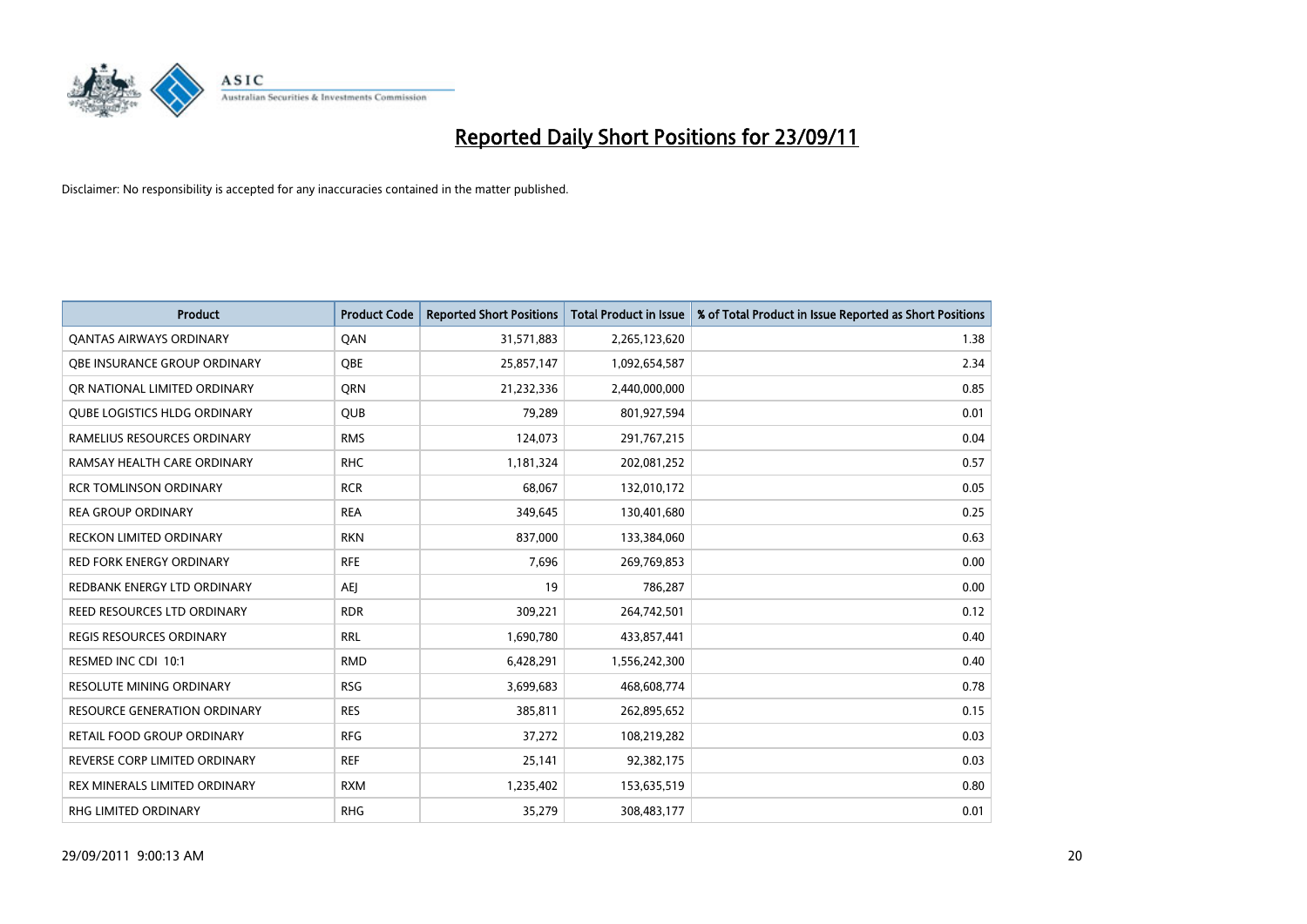

| <b>Product</b>                | <b>Product Code</b> | <b>Reported Short Positions</b> | <b>Total Product in Issue</b> | % of Total Product in Issue Reported as Short Positions |
|-------------------------------|---------------------|---------------------------------|-------------------------------|---------------------------------------------------------|
| <b>RIALTO ENERGY ORDINARY</b> | <b>RIA</b>          | 524,940                         | 375,006,264                   | 0.14                                                    |
| RIDLEY CORPORATION ORDINARY   | <b>RIC</b>          | 509,655                         | 307,817,071                   | 0.17                                                    |
| RIO TINTO LIMITED ORDINARY    | <b>RIO</b>          | 21,139,101                      | 435,758,720                   | 4.85                                                    |
| RIVERCITY MOTORWAY STAPLED    | <b>RCY</b>          | 132,000                         | 957,010,115                   | 0.01                                                    |
| ROBUST RESOURCES ORDINARY     | <b>ROL</b>          | 1,118,816                       | 84,944,097                    | 1.32                                                    |
| ROC OIL COMPANY ORDINARY      | <b>ROC</b>          | 1,276,447                       | 713,254,560                   | 0.17                                                    |
| ROYAL WOLF HOLDINGS ORDINARY  | <b>RWH</b>          | 56,121                          | 100,387,052                   | 0.06                                                    |
| SAI GLOBAL LIMITED ORDINARY   | SAI                 | 2,002,904                       | 200,048,605                   | 0.98                                                    |
| SALMAT LIMITED ORDINARY       | <b>SLM</b>          | 237,978                         | 159,802,174                   | 0.14                                                    |
| SAMSON OIL & GAS LTD ORDINARY | <b>SSN</b>          | 143,952                         | 1,749,887,420                 | 0.00                                                    |
| SANDFIRE RESOURCES ORDINARY   | <b>SFR</b>          | 2,105,092                       | 150,279,969                   | 1.39                                                    |
| <b>SANTOS LTD ORDINARY</b>    | <b>STO</b>          | 19,674,381                      | 878,148,624                   | 2.22                                                    |
| SARACEN MINERAL ORDINARY      | <b>SAR</b>          | 2,631,559                       | 566,051,415                   | 0.45                                                    |
| SEDGMAN LIMITED ORDINARY      | <b>SDM</b>          | 346,169                         | 209,752,689                   | 0.16                                                    |
| SEEK LIMITED ORDINARY         | <b>SEK</b>          | 19,045,431                      | 337,079,207                   | 5.67                                                    |
| SELECT HARVESTS ORDINARY      | <b>SHV</b>          | 417,771                         | 56,226,960                    | 0.74                                                    |
| SENETAS CORPORATION ORDINARY  | <b>SEN</b>          | 756,999                         | 463,105,195                   | 0.16                                                    |
| SENEX ENERGY LIMITED ORDINARY | <b>SXY</b>          | 400,000                         | 760,722,223                   | 0.05                                                    |
| SERVCORP LIMITED ORDINARY     | SRV                 | 46,636                          | 98,440,807                    | 0.05                                                    |
| SERVICE STREAM ORDINARY       | <b>SSM</b>          | 344.663                         | 283,418,867                   | 0.12                                                    |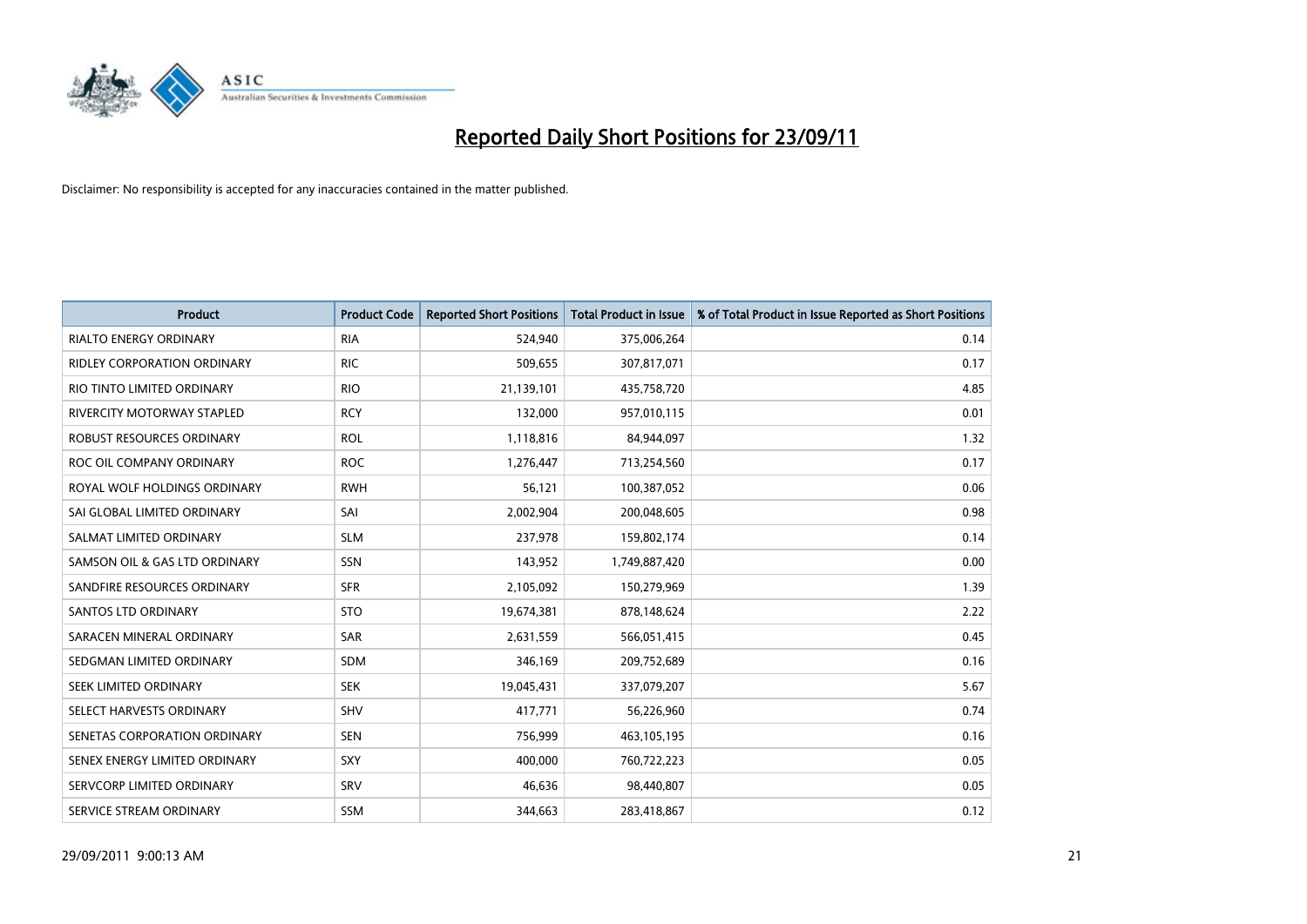

| <b>Product</b>                           | <b>Product Code</b> | <b>Reported Short Positions</b> | <b>Total Product in Issue</b> | % of Total Product in Issue Reported as Short Positions |
|------------------------------------------|---------------------|---------------------------------|-------------------------------|---------------------------------------------------------|
| SEVEN GROUP HOLDINGS ORDINARY            | <b>SVW</b>          | 1,342,453                       | 306,410,281                   | 0.43                                                    |
| SEVEN WEST MEDIA LTD ORDINARY            | <b>SWM</b>          | 1,146,414                       | 610,327,899                   | 0.19                                                    |
| SIGMA PHARMACEUTICAL ORDINARY            | <b>SIP</b>          | 12,511,842                      | 1,178,626,572                 | 1.07                                                    |
| SILEX SYSTEMS ORDINARY                   | <b>SLX</b>          | 581,772                         | 170,133,997                   | 0.33                                                    |
| SILVER LAKE RESOURCE ORDINARY            | <b>SLR</b>          | 136,617                         | 178,922,838                   | 0.07                                                    |
| SIMS METAL MGMT LTD ORDINARY             | SGM                 | 2,500,352                       | 205,420,167                   | 1.20                                                    |
| SINGAPORE TELECOMM. CHESS DEPOSITARY INT | <b>SGT</b>          | 6,318,084                       | 168,828,658                   | 3.75                                                    |
| SIRIUS RESOURCES NL ORDINARY             | <b>SIR</b>          | 82,500                          | 137,134,586                   | 0.06                                                    |
| SKILLED GROUP LTD ORDINARY               | <b>SKE</b>          | 36,463                          | 233, 243, 776                 | 0.01                                                    |
| SMS MANAGEMENT, ORDINARY                 | <b>SMX</b>          | 141,142                         | 68,290,180                    | 0.21                                                    |
| SONIC HEALTHCARE ORDINARY                | <b>SHL</b>          | 5,055,013                       | 389,969,875                   | 1.30                                                    |
| SOUL PATTINSON (W.H) ORDINARY            | SOL                 | 20,345                          | 238,640,580                   | 0.01                                                    |
| SOUTH BOULDER MINES ORDINARY             | <b>STB</b>          | 15,612                          | 87,115,688                    | 0.01                                                    |
| SP AUSNET STAPLED SECURITIES             | <b>SPN</b>          | 4,885,842                       | 2,850,932,204                 | 0.16                                                    |
| SPARK INFRASTRUCTURE STAPLED NOTE & UNIT | SKI                 | 18,062,407                      | 1,326,734,264                 | 1.35                                                    |
| SPDR 200 FUND ETF UNITS                  | <b>STW</b>          | 8                               | 51,278,556                    | 0.00                                                    |
| SPECIALTY FASHION ORDINARY               | <b>SFH</b>          | 487,050                         | 192,086,121                   | 0.25                                                    |
| SPOTLESS GROUP LTD ORDINARY              | <b>SPT</b>          | 1,311,729                       | 262,766,725                   | 0.49                                                    |
| ST BARBARA LIMITED ORDINARY              | SBM                 | 9,059,471                       | 325,615,389                   | 2.76                                                    |
| STAGING CONNECTIONS ORDINARY             | <b>STG</b>          | 2,917,189                       | 78,317,726                    | 3.72                                                    |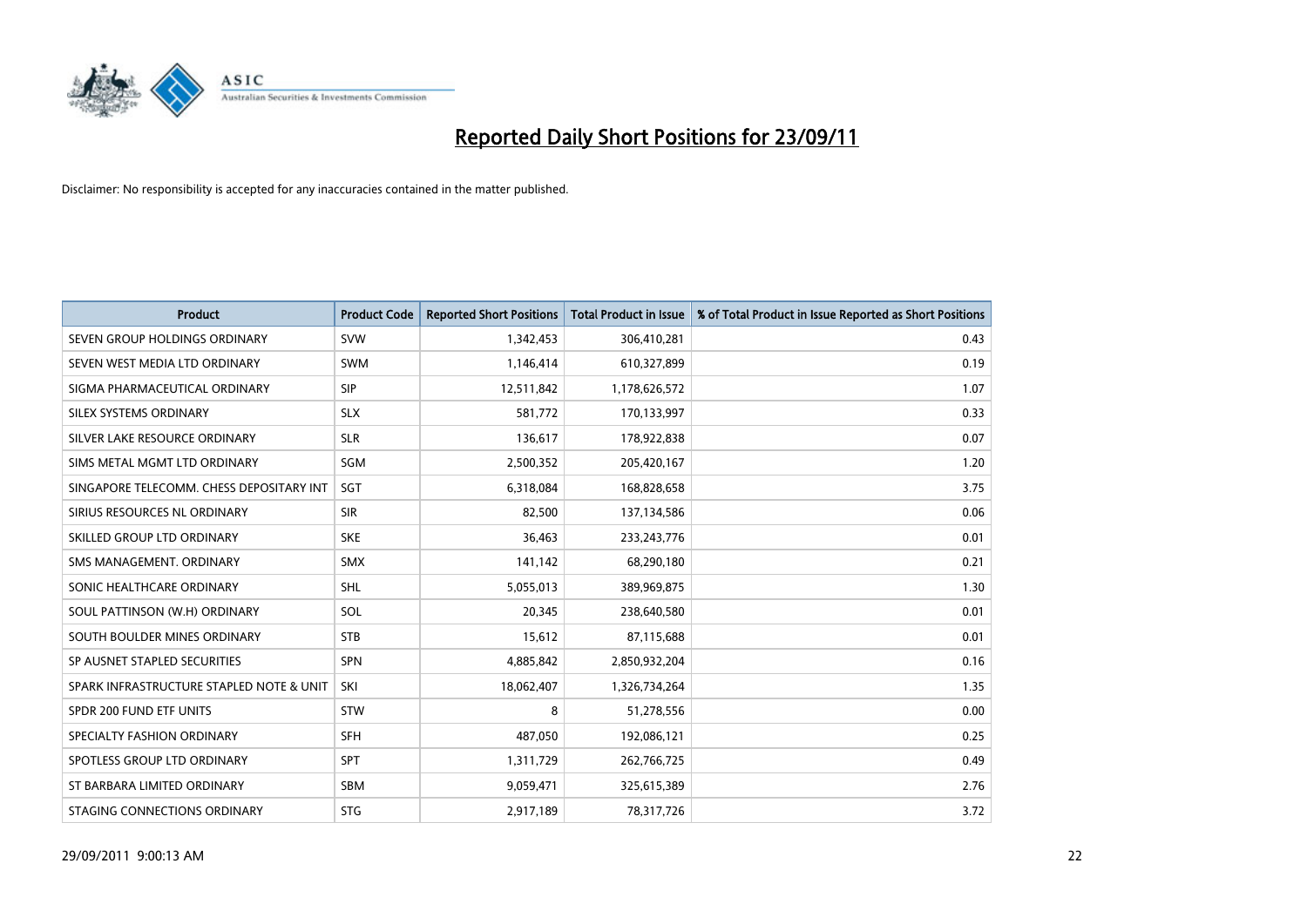

| <b>Product</b>                       | <b>Product Code</b> | <b>Reported Short Positions</b> | <b>Total Product in Issue</b> | % of Total Product in Issue Reported as Short Positions |
|--------------------------------------|---------------------|---------------------------------|-------------------------------|---------------------------------------------------------|
| STANMORE COAL LTD ORDINARY           | <b>SMR</b>          | 99,847                          | 89,791,402                    | 0.11                                                    |
| STARPHARMA HOLDINGS ORDINARY         | SPL                 | 1,415,879                       | 248,026,578                   | 0.57                                                    |
| STH AMERICAN COR LTD ORDINARY        | SAY                 | 9,200                           | 257,785,604                   | 0.00                                                    |
| STHN CROSS MEDIA ORDINARY            | SXL                 | 3,165,956                       | 705,766,444                   | 0.44                                                    |
| STOCKLAND UNITS/ORD STAPLED          | SGP                 | 18,833,955                      | 2,383,036,717                 | 0.77                                                    |
| STRAITS RES LTD. ORDINARY            | SRQ                 | 7,743,942                       | 324,796,141                   | 2.38                                                    |
| STW COMMUNICATIONS ORDINARY          | SGN                 | 296,448                         | 364,310,964                   | 0.08                                                    |
| SUNCORP GROUP LTD ORDINARY           | <b>SUN</b>          | 13,570,350                      | 1,286,600,980                 | 1.04                                                    |
| SUNDANCE RESOURCES ORDINARY          | SDL                 | 10,319,483                      | 2,896,314,669                 | 0.35                                                    |
| SUNLAND GROUP LTD ORDINARY           | <b>SDG</b>          | 85,305                          | 220,457,476                   | 0.03                                                    |
| SUPER RET REP LTD ORDINARY           | <b>SUL</b>          | 268,529                         | 130,528,739                   | 0.22                                                    |
| <b>SWICK MINING ORDINARY</b>         | <b>SWK</b>          | 1,548                           | 236,724,970                   | 0.00                                                    |
| SYMEX HOLDINGS ORDINARY              | <b>SYM</b>          | 6,633                           | 189,166,670                   | 0.00                                                    |
| <b>TABCORP HOLDINGS LTD ORDINARY</b> | <b>TAH</b>          | 11,612,229                      | 688,019,737                   | 1.69                                                    |
| <b>TALENT2 INTERNATION ORDINARY</b>  | <b>TWO</b>          | 75,848                          | 146,565,584                   | 0.05                                                    |
| TAP OIL LIMITED ORDINARY             | <b>TAP</b>          | 1,090,794                       | 240,995,311                   | 0.46                                                    |
| TASSAL GROUP LIMITED ORDINARY        | <b>TGR</b>          | 51,768                          | 146,304,404                   | 0.02                                                    |
| TATTS GROUP LTD ORDINARY             | <b>TTS</b>          | 19,057,324                      | 1,318,687,024                 | 1.44                                                    |
| <b>TECHNOLOGY ONE ORDINARY</b>       | <b>TNE</b>          | 10,000                          | 303,379,455                   | 0.00                                                    |
| TELECOM CORPORATION ORDINARY         | <b>TEL</b>          | 18,721,264                      | 1,924,707,065                 | 0.97                                                    |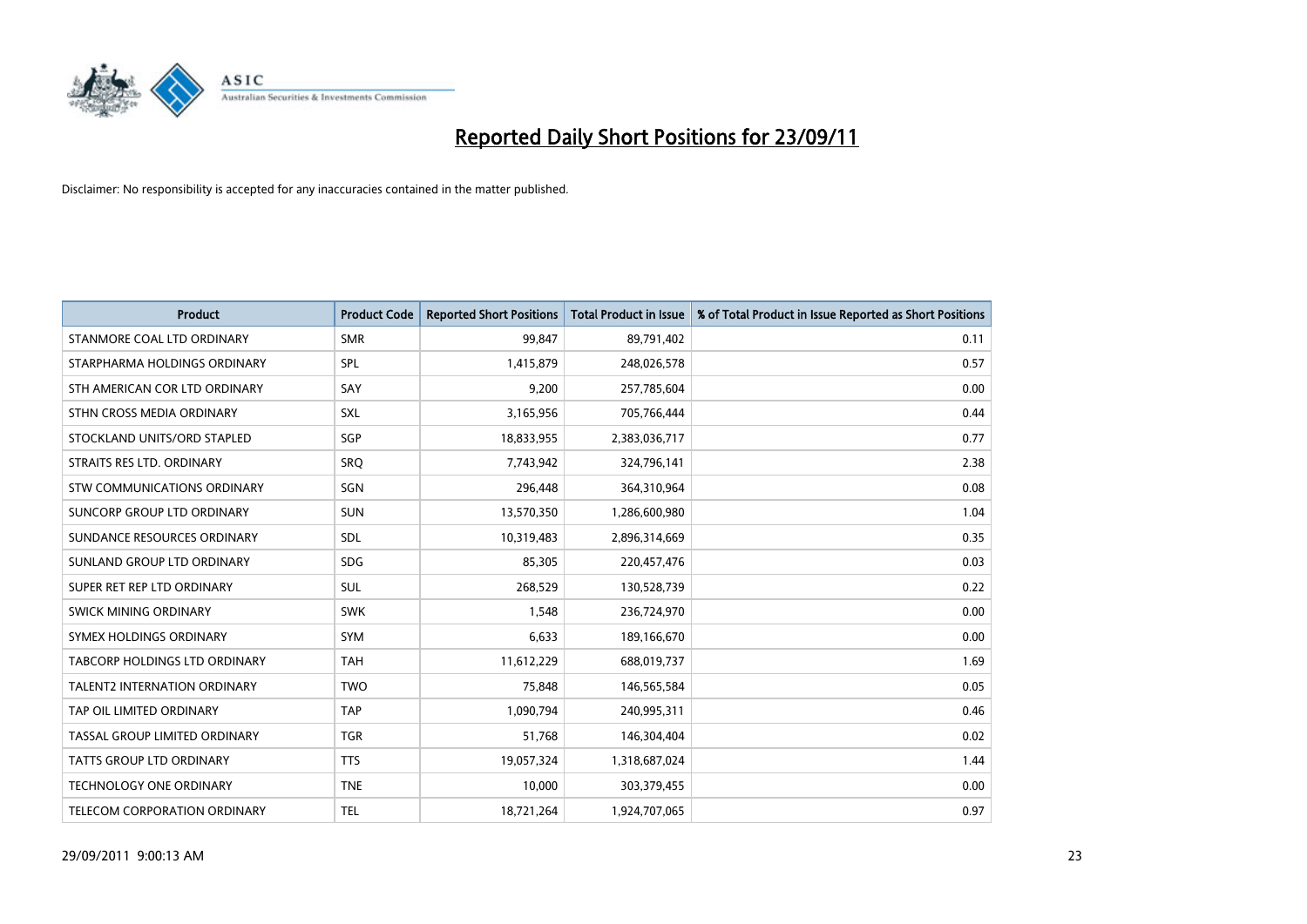

| <b>Product</b>                       | <b>Product Code</b> | <b>Reported Short Positions</b> | <b>Total Product in Issue</b> | % of Total Product in Issue Reported as Short Positions |
|--------------------------------------|---------------------|---------------------------------|-------------------------------|---------------------------------------------------------|
| TELSTRA CORPORATION, ORDINARY        | <b>TLS</b>          | 63,817,192                      | 12,443,074,357                | 0.53                                                    |
| TEN NETWORK HOLDINGS ORDINARY        | <b>TEN</b>          | 41,154,670                      | 1,045,236,720                 | 3.91                                                    |
| TERANGA GOLD CORP CDI 1:1            | <b>TGZ</b>          | 366,800                         | 154,166,054                   | 0.23                                                    |
| TEXON PETROLEUM LTD ORDINARY         | <b>TXN</b>          | 91,620                          | 242,539,848                   | 0.04                                                    |
| TFS CORPORATION LTD ORDINARY         | <b>TFC</b>          | 267,490                         | 276,453,042                   | 0.10                                                    |
| THE REJECT SHOP ORDINARY             | <b>TRS</b>          | 1,151,169                       | 26,071,170                    | 4.40                                                    |
| THOR MINING PLC CHESS DEPOSITARY 1:1 | <b>THR</b>          | 2,307                           | 222,489,120                   | 0.00                                                    |
| THORN GROUP LIMITED ORDINARY         | <b>TGA</b>          | 46,037                          | 146,091,970                   | 0.03                                                    |
| <b>TIGER RESOURCES ORDINARY</b>      | <b>TGS</b>          | 263,748                         | 671,110,549                   | 0.03                                                    |
| <b>TISHMAN SPEYER UNITS</b>          | <b>TSO</b>          | 61,724                          | 338,440,904                   | 0.02                                                    |
| TNG LIMITED ORDINARY                 | <b>TNG</b>          | 4,321                           | 284,803,062                   | 0.00                                                    |
| TOLL HOLDINGS LTD ORDINARY           | <b>TOL</b>          | 24,055,149                      | 710,128,531                   | 3.36                                                    |
| TORO ENERGY LIMITED ORDINARY         | <b>TOE</b>          | 35,404                          | 965,436,676                   | 0.00                                                    |
| <b>TOWER LIMITED ORDINARY</b>        | <b>TWR</b>          | 689,519                         | 265,176,580                   | 0.26                                                    |
| TOX FREE SOLUTIONS ORDINARY          | <b>TOX</b>          | 24,757                          | 96,503,382                    | 0.02                                                    |
| TPG TELECOM LIMITED ORDINARY         | <b>TPM</b>          | 5,360,897                       | 783,894,338                   | 0.67                                                    |
| TRANSFIELD SERVICES ORDINARY         | <b>TSE</b>          | 4,756,837                       | 549,715,957                   | 0.86                                                    |
| TRANSPACIFIC INDUST, ORDINARY        | <b>TPI</b>          | 11,125,990                      | 960,638,735                   | 1.14                                                    |
| TRANSURBAN GROUP TRIPLE STAPLED SEC. | <b>TCL</b>          | 2,190,660                       | 1,450,831,425                 | 0.12                                                    |
| TREASURY WINE ESTATE ORDINARY        | <b>TWE</b>          | 19,217,456                      | 647,227,144                   | 2.95                                                    |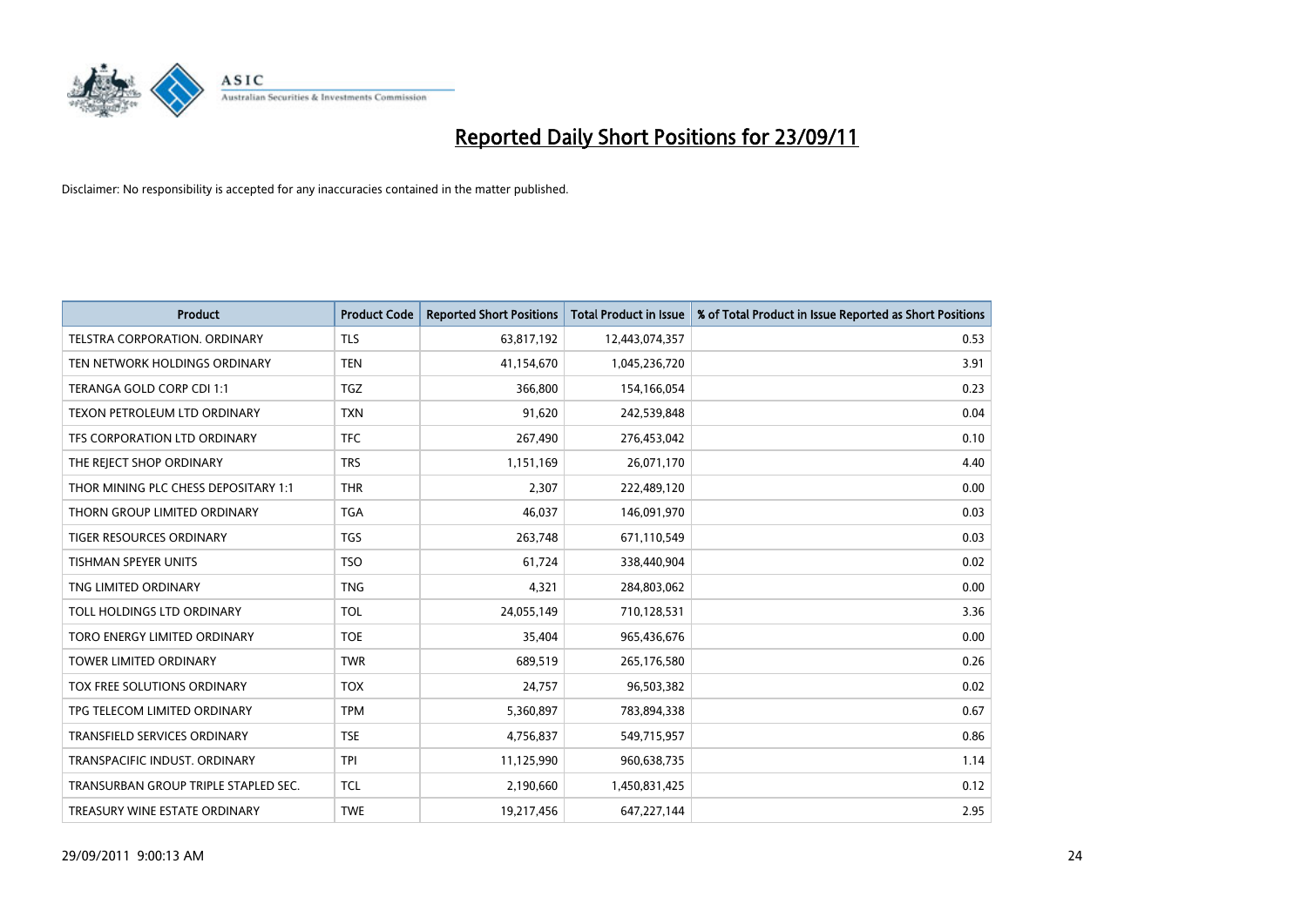

| <b>Product</b>                         | <b>Product Code</b> | <b>Reported Short Positions</b> | <b>Total Product in Issue</b> | % of Total Product in Issue Reported as Short Positions |
|----------------------------------------|---------------------|---------------------------------|-------------------------------|---------------------------------------------------------|
| <b>TRIAUSMIN LIMITED ORDINARY</b>      | <b>TRO</b>          | 52,000                          | 158,995,945                   | 0.03                                                    |
| TRINITY GROUP STAPLED SECURITIES       | <b>TCQ</b>          | 3,419                           | 203,405,927                   | 0.00                                                    |
| TROY RESOURCES NL ORDINARY             | <b>TRY</b>          | 97,862                          | 88,112,823                    | 0.11                                                    |
| UGL LIMITED ORDINARY                   | UGL                 | 5,265,609                       | 166,047,171                   | 3.16                                                    |
| UNILIFE CORPORATION CDI 6:1            | <b>UNS</b>          | 831,754                         | 265,814,381                   | 0.31                                                    |
| <b>VDM GROUP LIMITED ORDINARY</b>      | <b>VMG</b>          | 11,116                          | 193,127,749                   | 0.01                                                    |
| <b>VENTURE MINERALS ORDINARY</b>       | <b>VMS</b>          | 275,522                         | 221,093,592                   | 0.12                                                    |
| VIRGIN BLUE HOLDINGS ORDINARY          | <b>VBA</b>          | 50,404,816                      | 2,210,197,600                 | 2.29                                                    |
| <b>VISION GROUP HLDGS ORDINARY</b>     | <b>VGH</b>          | 78,000                          | 74,520,926                    | 0.10                                                    |
| <b>VITA GROUP LTD ORDINARY</b>         | <b>VTG</b>          | 75,190                          | 142,499,800                   | 0.05                                                    |
| VITERRA INC CDI 1:1                    | <b>VTA</b>          | 3,828                           | 68,629,939                    | 0.01                                                    |
| <b>WATPAC LIMITED ORDINARY</b>         | <b>WTP</b>          | 16,461                          | 185,160,973                   | 0.00                                                    |
| <b>WDS LIMITED ORDINARY</b>            | <b>WDS</b>          | 701                             | 144,055,662                   | 0.00                                                    |
| WEBIET LIMITED ORDINARY                | <b>WEB</b>          | 112,623                         | 73,825,433                    | 0.15                                                    |
| <b>WESFARMERS LIMITED ORDINARY</b>     | <b>WES</b>          | 19,887,986                      | 1,005,791,581                 | 1.96                                                    |
| WESFARMERS LIMITED PARTIALLY PROTECTED | <b>WESN</b>         | 80,586                          | 151,280,581                   | 0.05                                                    |
| <b>WESTERN AREAS NL ORDINARY</b>       | <b>WSA</b>          | 9,389,297                       | 179,735,899                   | 5.19                                                    |
| WESTERN DESERT RES. ORDINARY           | <b>WDR</b>          | 948                             | 206,935,914                   | 0.00                                                    |
| WESTFIELD GROUP ORD/UNIT STAPLED SEC   | <b>WDC</b>          | 11,806,418                      | 2,308,988,539                 | 0.49                                                    |
| WESTFIELD RETAIL TST UNIT STAPLED      | <b>WRT</b>          | 45,668,766                      | 3,054,166,195                 | 1.48                                                    |